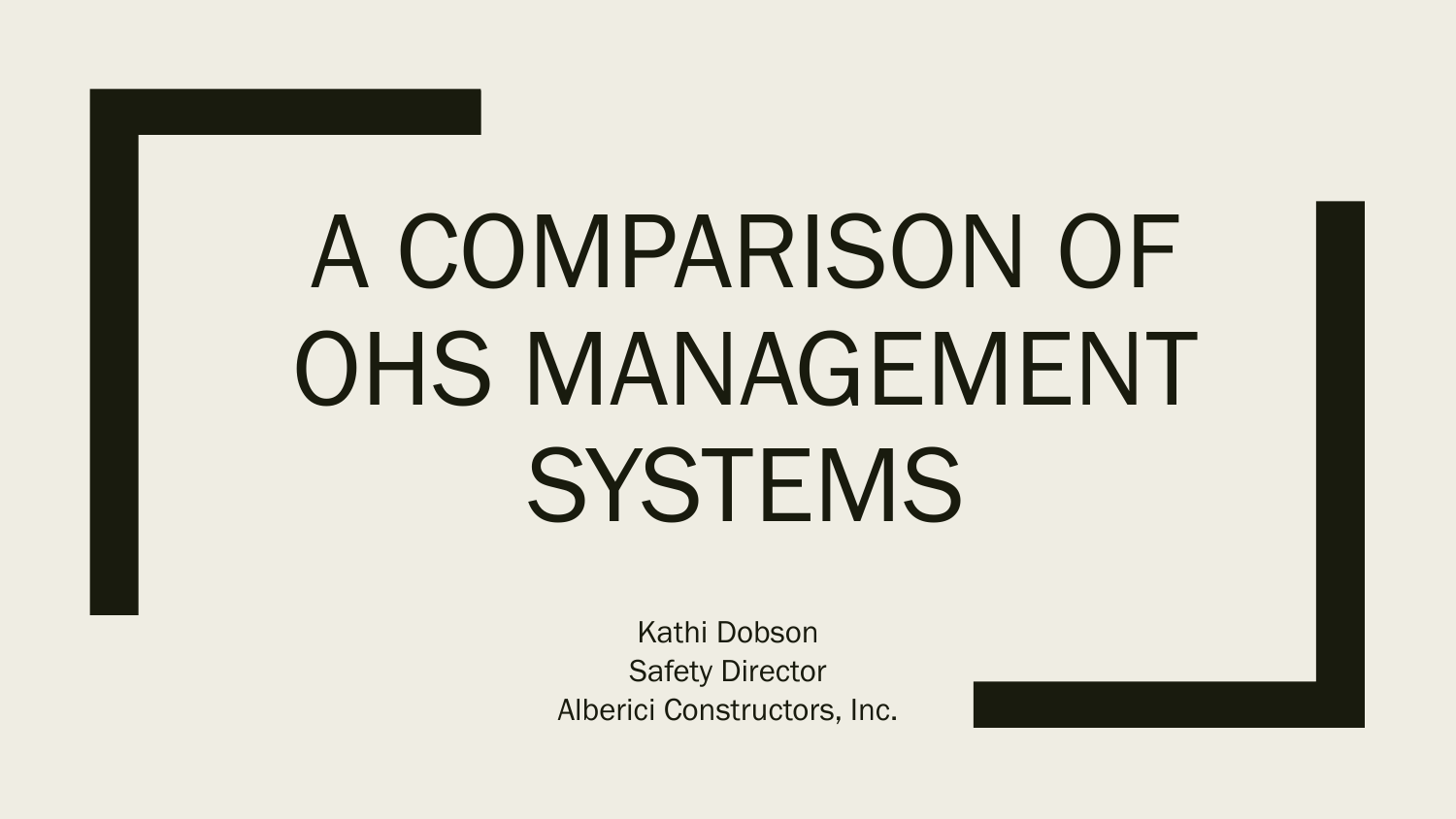# **Objectives**

- Identify best practices for managers and executives when an OHS management system is implemented in their company through a review of several OHS systems.
- Recognize the differences in OHS Management Systems
- Identify tools to evaluate the level of safety engagement and safety within an organizations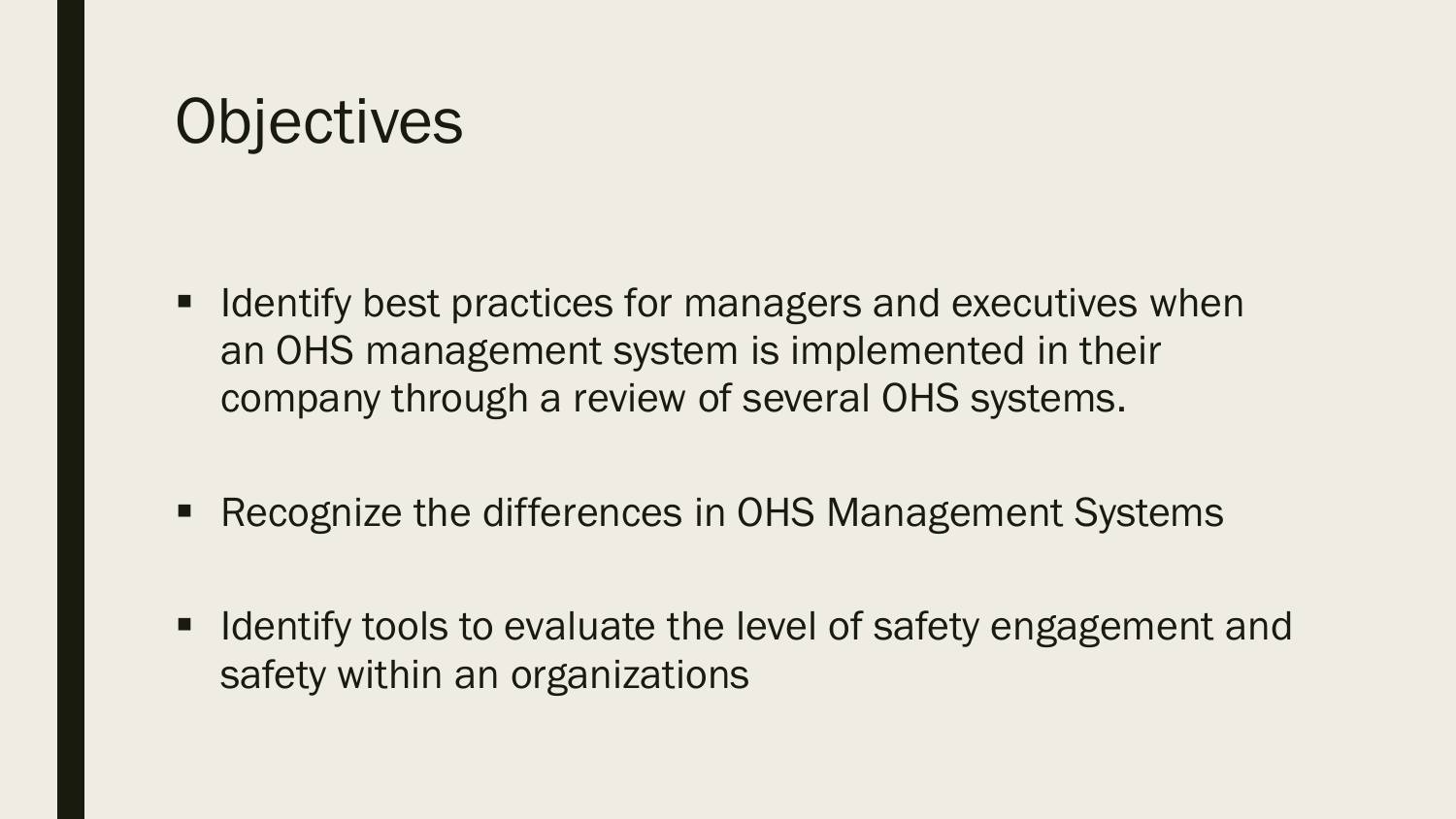# Secondary Objectives

- Attendees will identify the path their companies can take to gain ISO 45001 Occupational Safety & Health Management System implementation and certification.
- Learn about the benefit(s) of a global OHS management system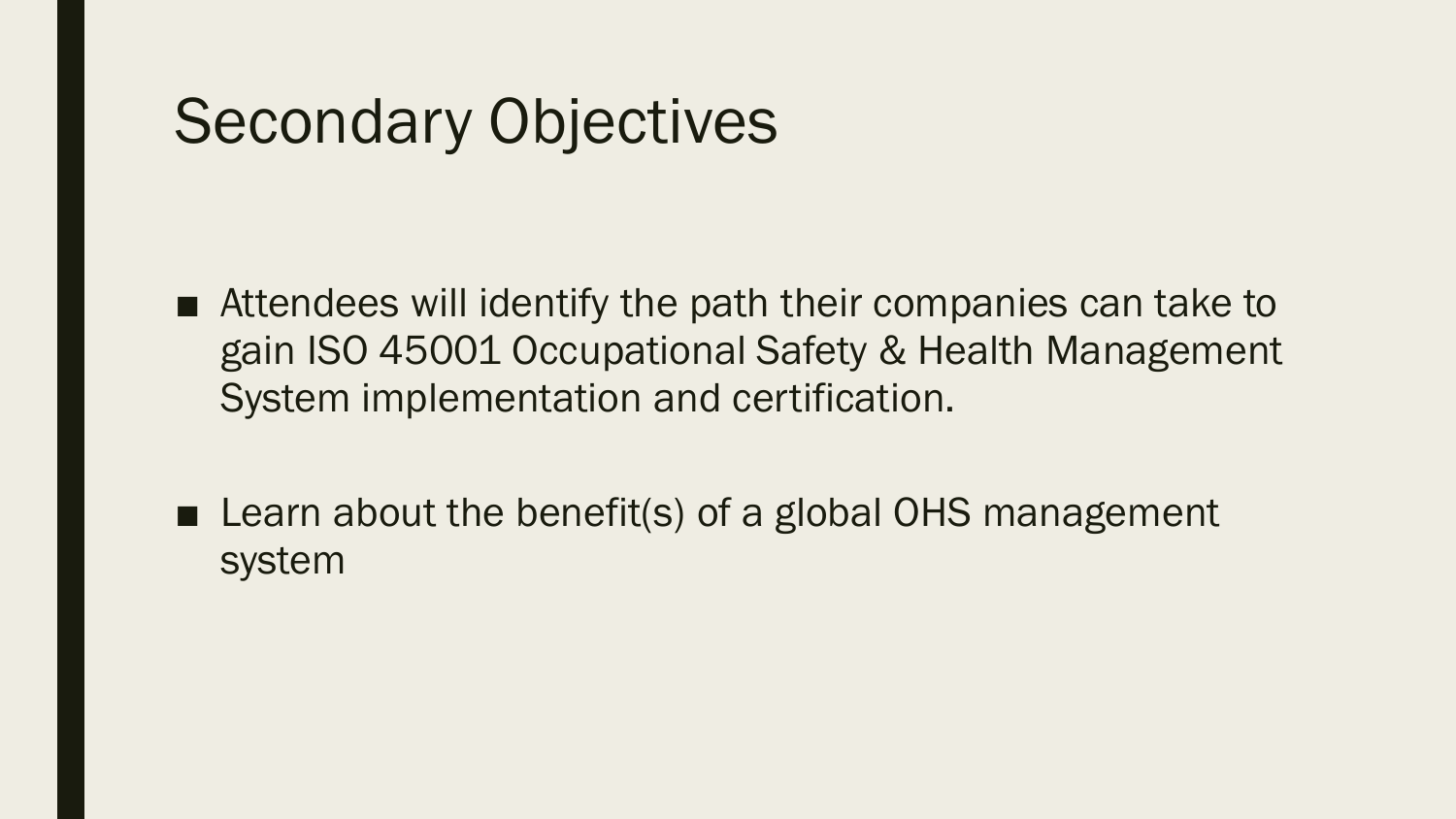# Do companies need an OHS management system?

■ Chances are, companies DO have something.

■ Is it effective?

■ Is it relevant?

■ Should it be revamped?

■ Can it be expanded and improved?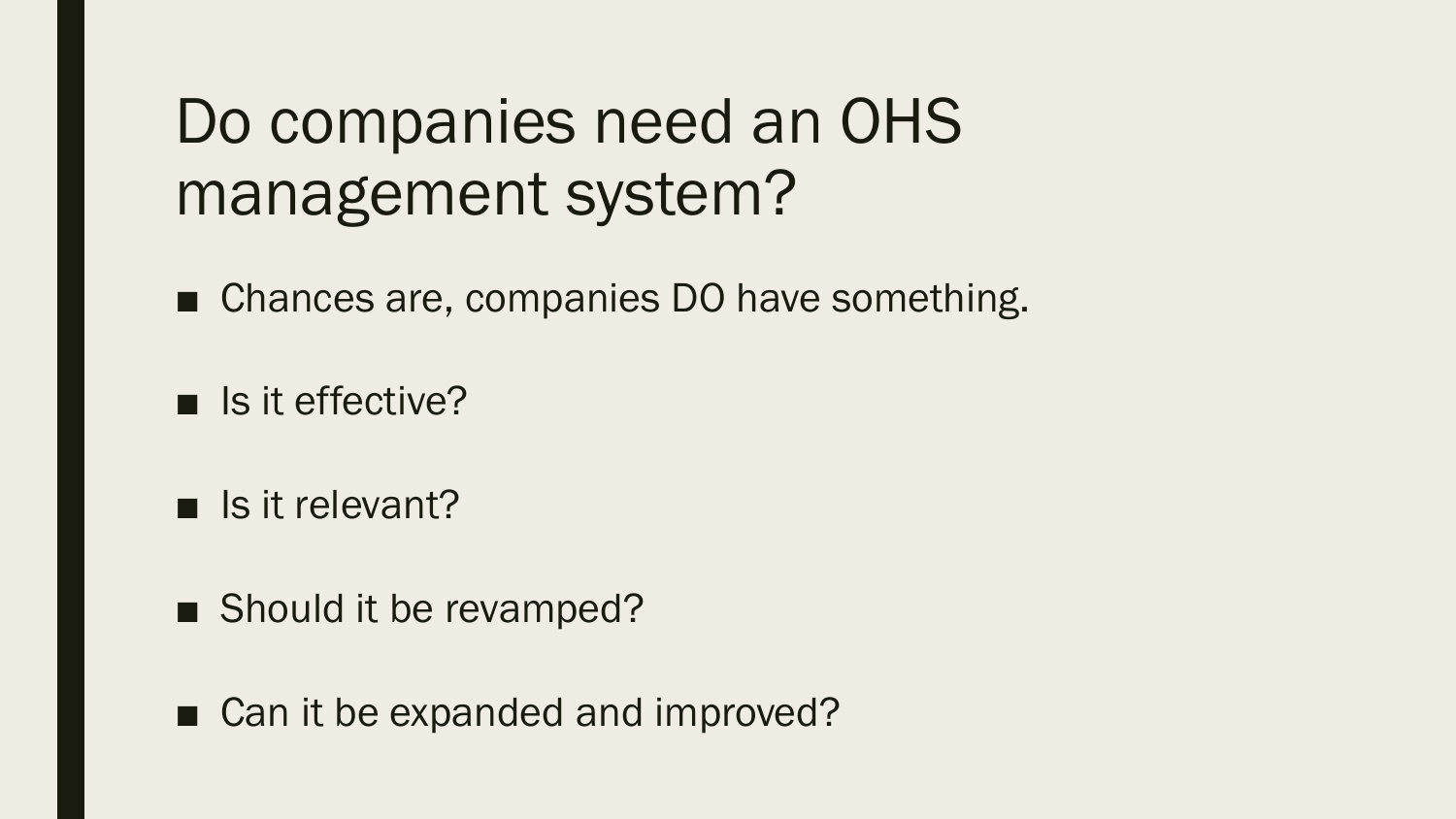#### A leader who understands OHS systems

"What we have is a management system where everyone is responsible and accountable for assuring everyone is safe on the projects they work on"

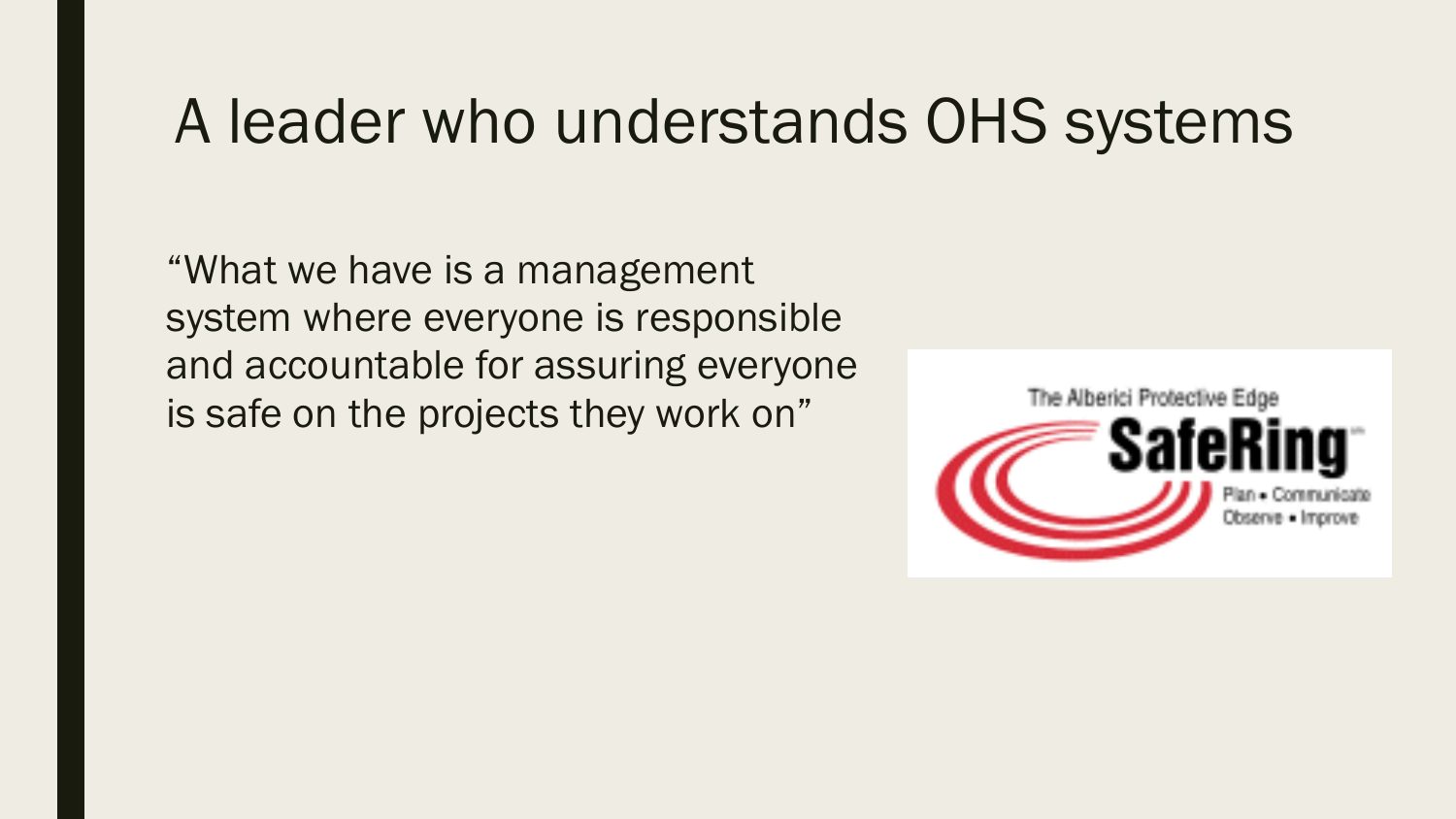# Implementation of any OHSMS

■ Fit to the culture of the organization.

■ Meets corporate objectives and direction.

- Maximizes relationships with workers, contractors and other interested parties.
- Expect to continuously work to improve the process.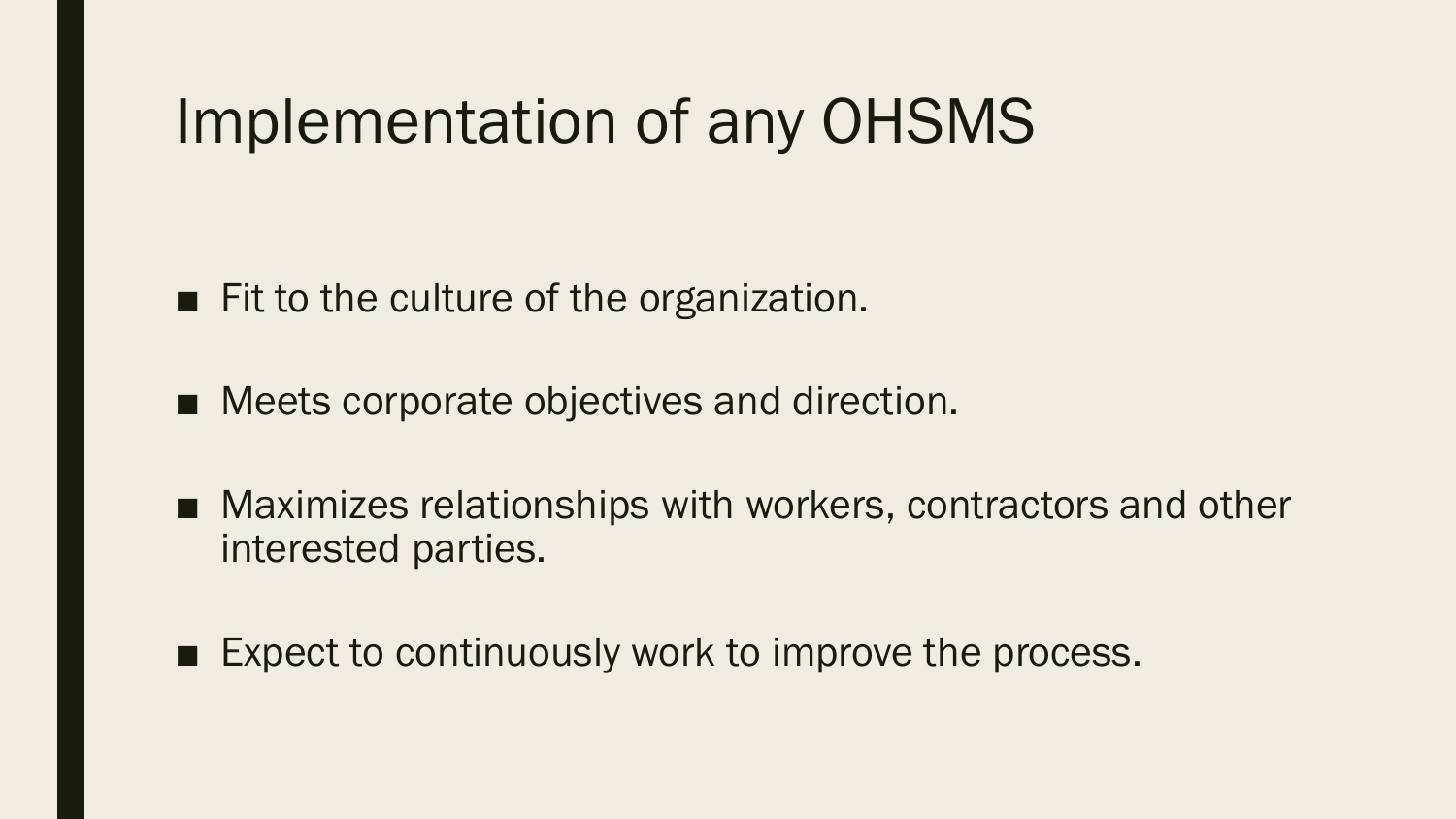# Safety and health as properties of the system

■ Avoid lagging indicators.

■ Think beyond "normal".

■ Safety is not a silo.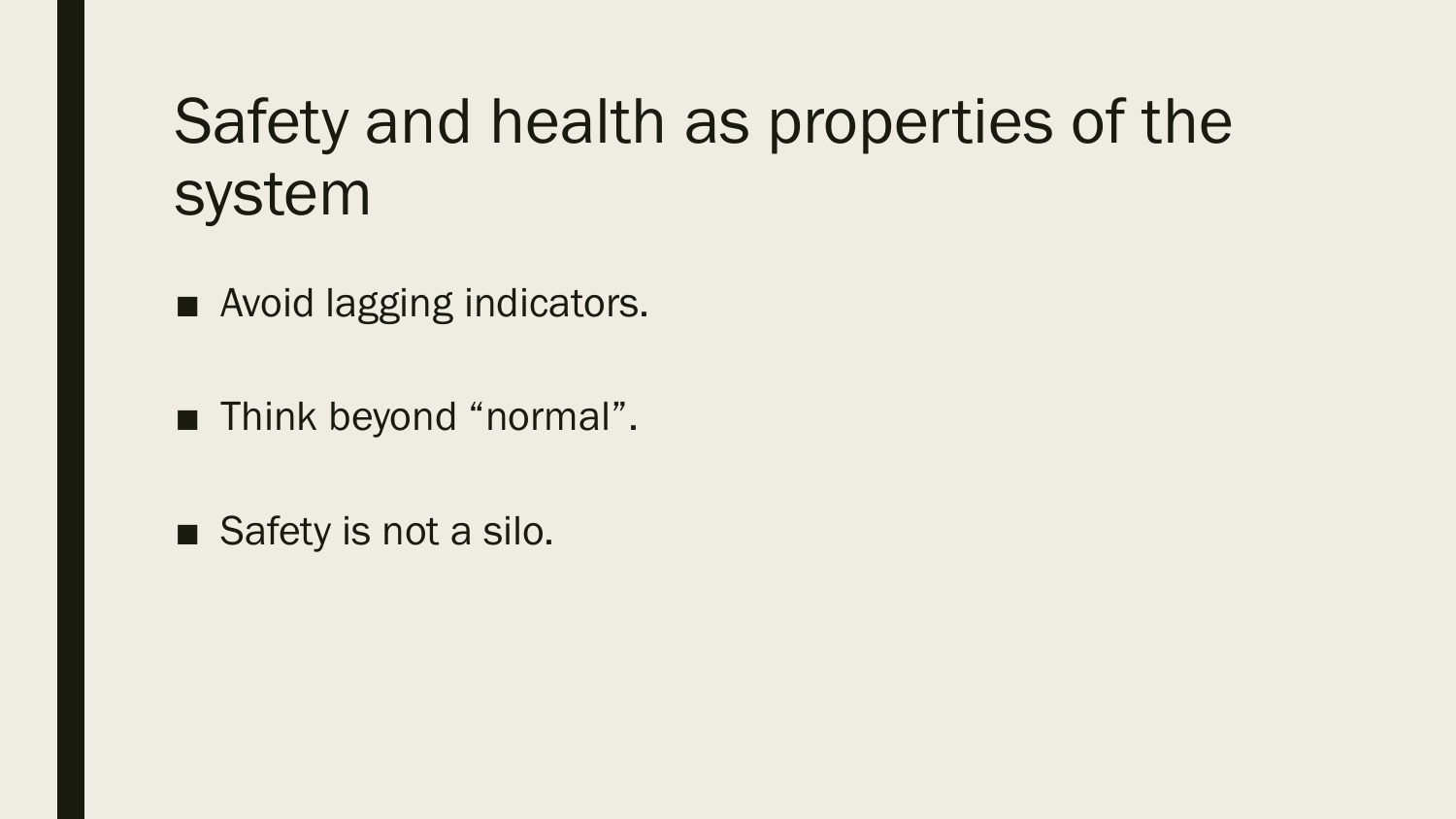# Organizational control

■ What helps or hinders the workers?

■ The workplace should be safe and productive.

■ Understand that errors will occur and design the system for them.

■ Understand organizational decisions.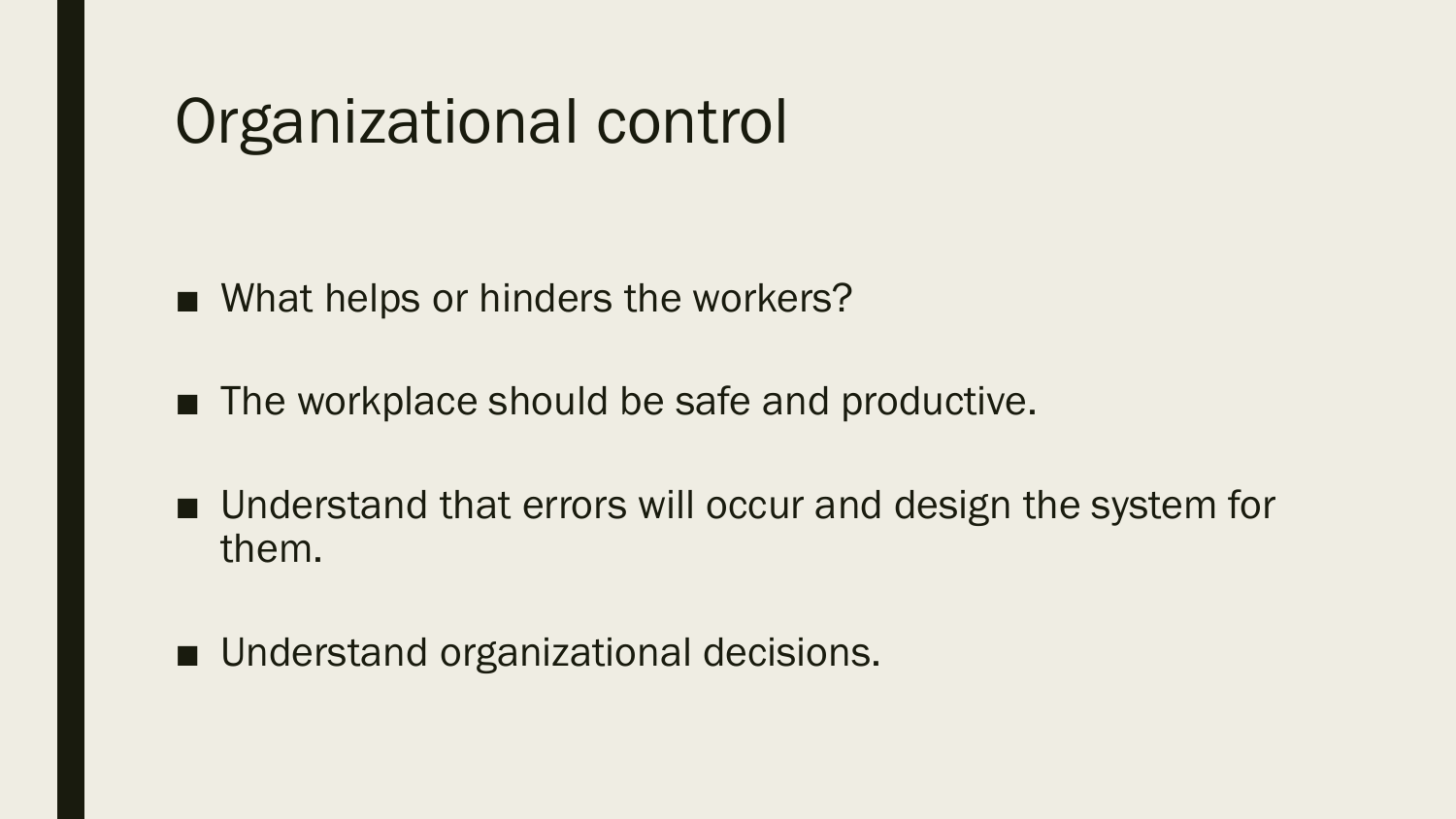# Before you begin - identify issues

■ External hazards

■ Existing management systems

■ External resources

- Hazards and risks
- Regulations ■ Existing hazard controls
- External benchmarks

■ Resource allocation & organization

■ External environment

■ Recordkeeping & data systems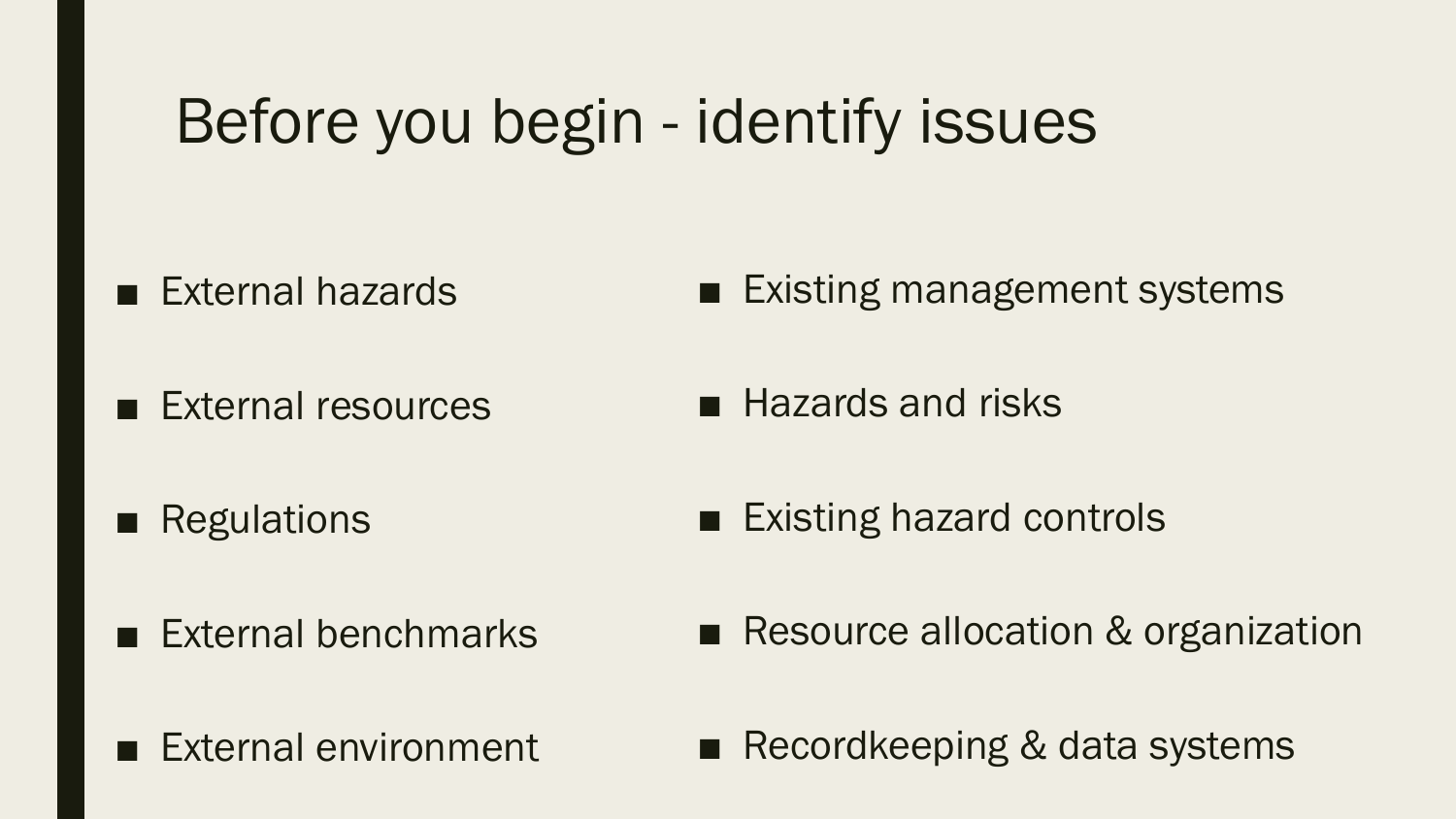#### Comparing systems

#### ■ OSHA

■ OHSAS 18001

■ ISO 45001 – The new "gold standard"

■ ASSP Z10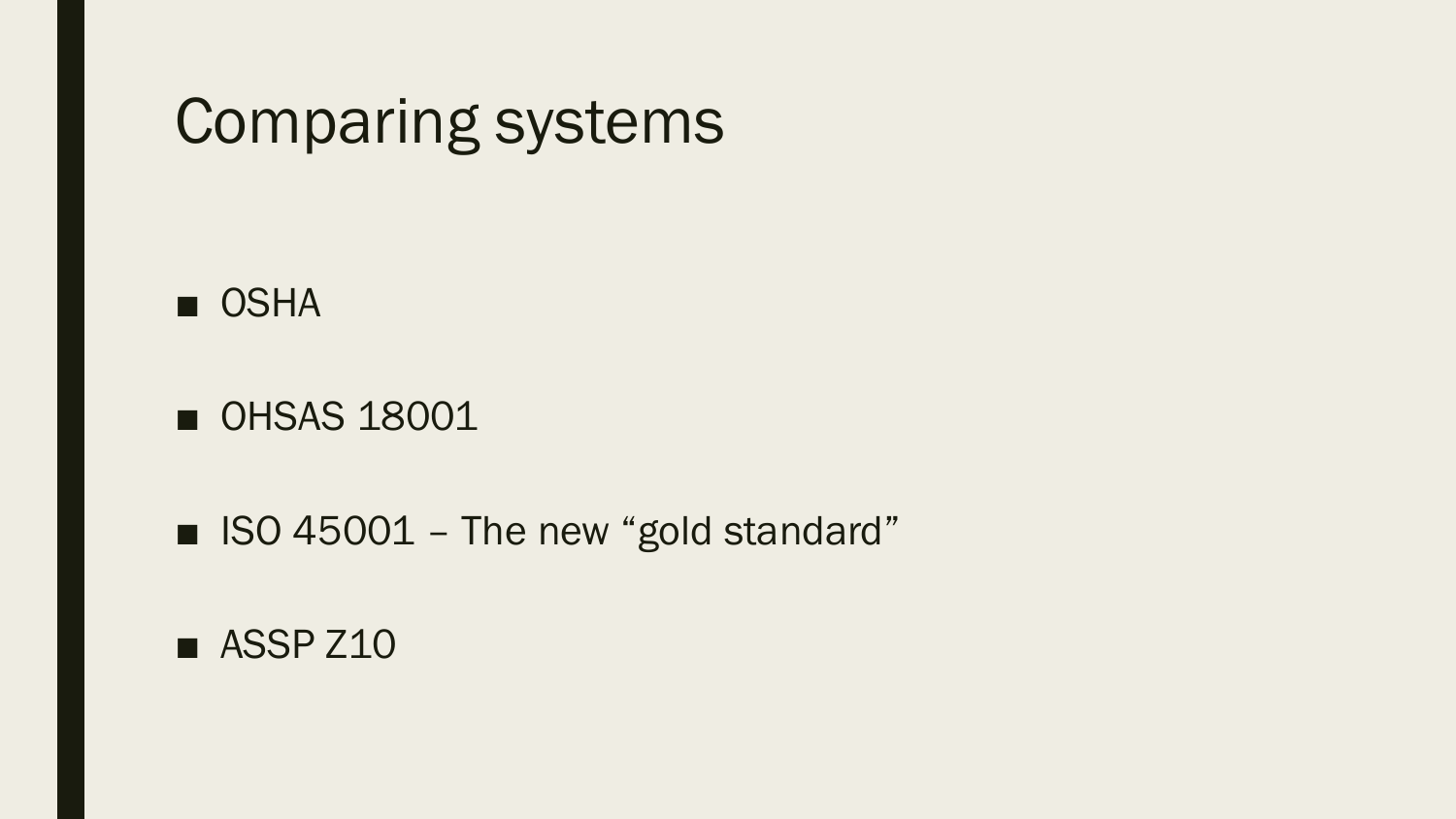#### OSHA as a management system





Recommended Practices for **Safety & Health Programs** in Construction



"We follow OSHA"

OSHA 1910, 1915, 1926, etc. are not management systems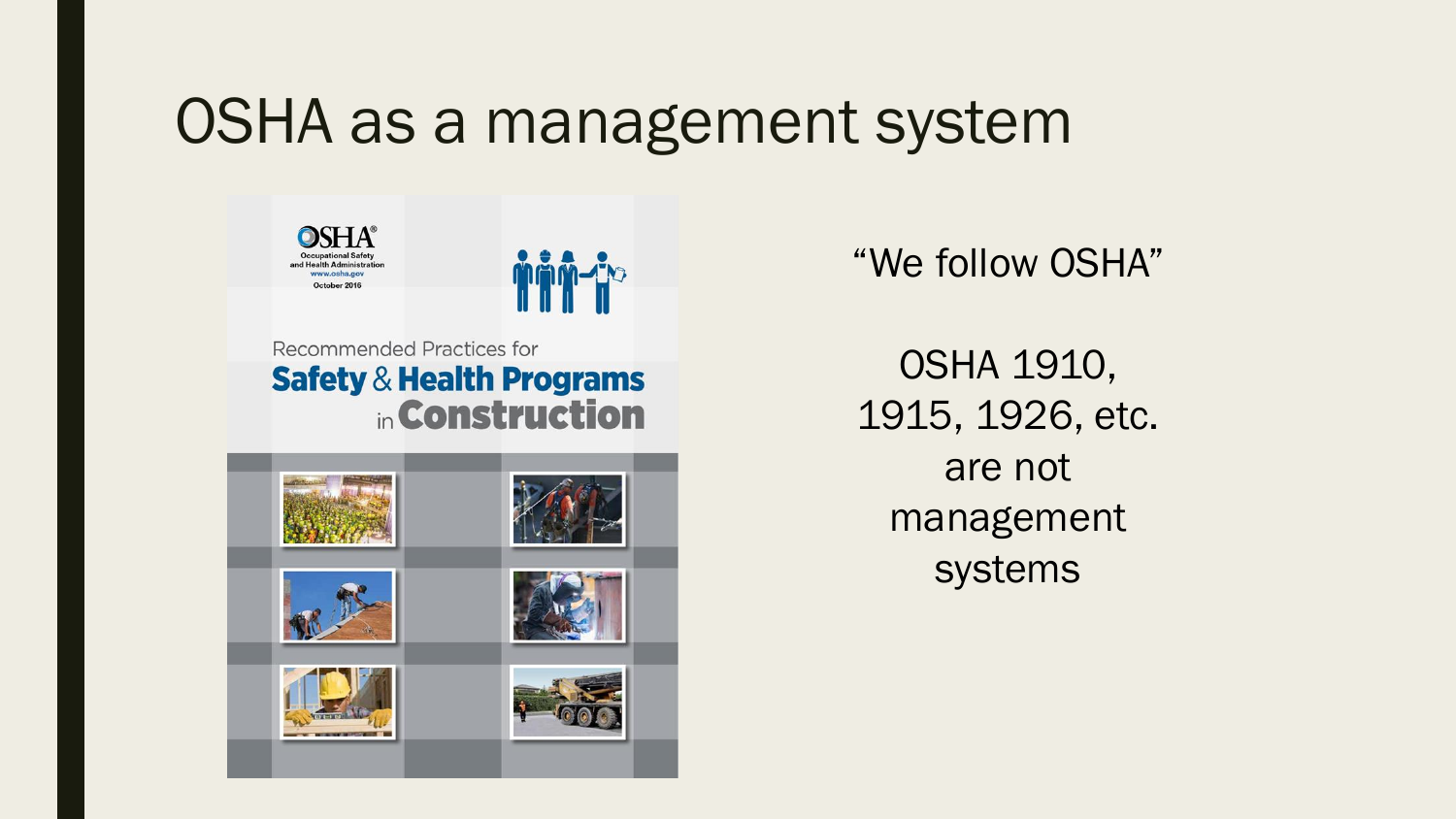#### OHSAS 18001

■ British Standard for OHSMS.

■ Withdrawn by BSI upon publication of ISO 45001 (BS ISO 45001).

■ First published as a two-part series in 1999.

- 18001 Requirements
- 18002 Implementation guidelines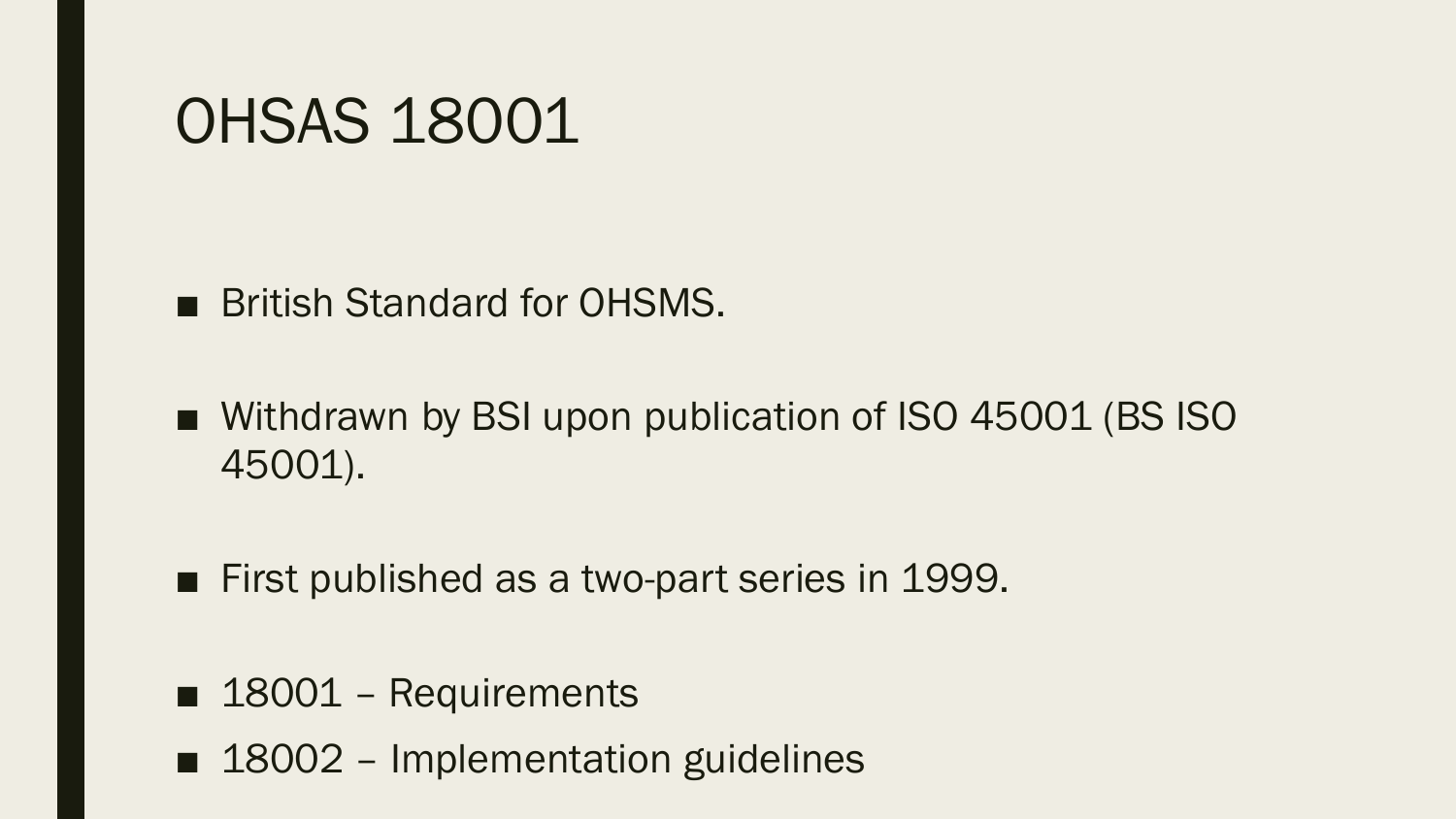# Components of OHSAS

■ OHS policy

■ Planning

■ Implementation

■ Checking

■ Management review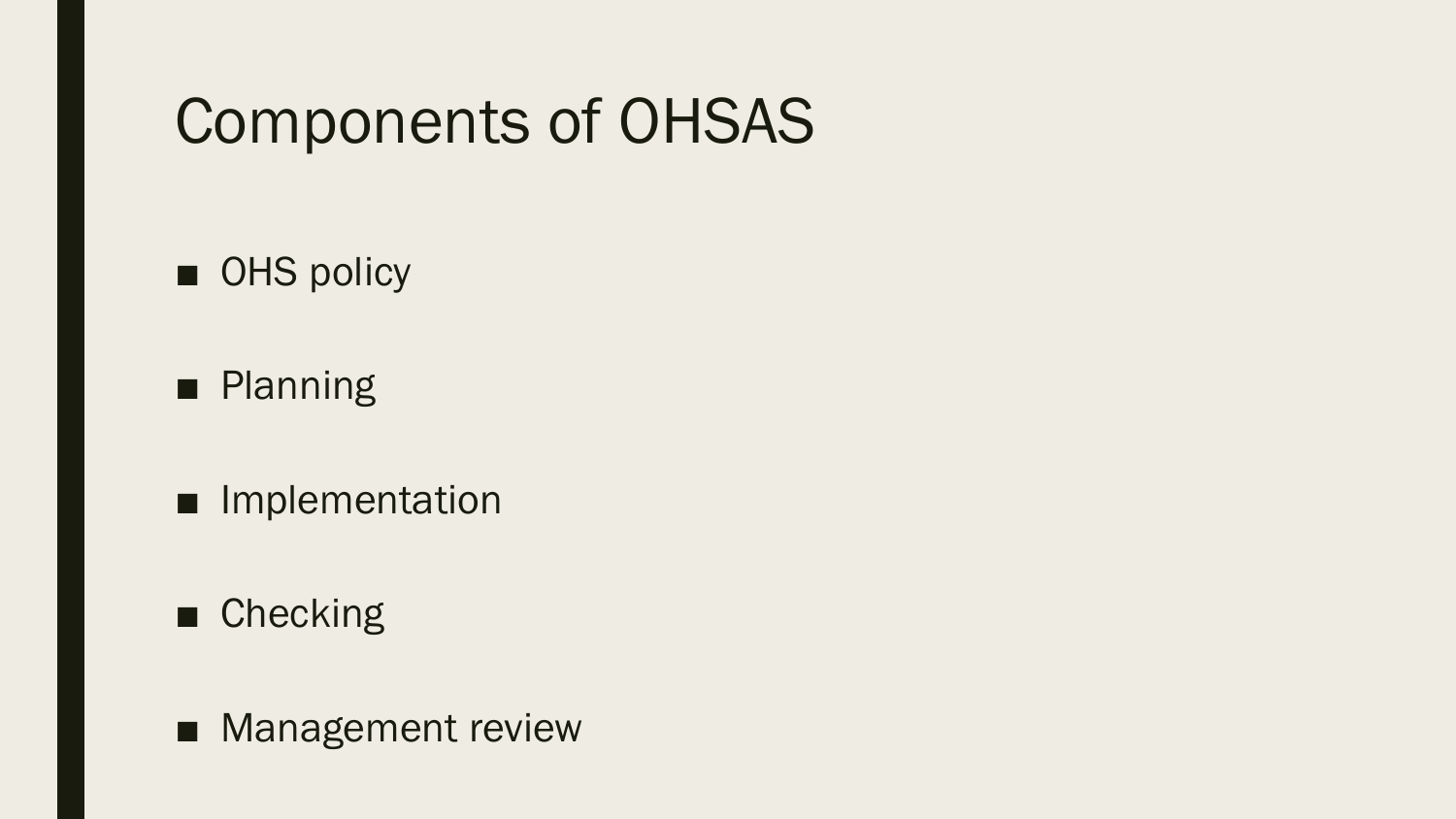# What does ISO 45001 content look like?

- 10 clauses
- 1-3 are scope, references and definitions
- Clauses  $4 10$  are requirements used to assess conformity with the standard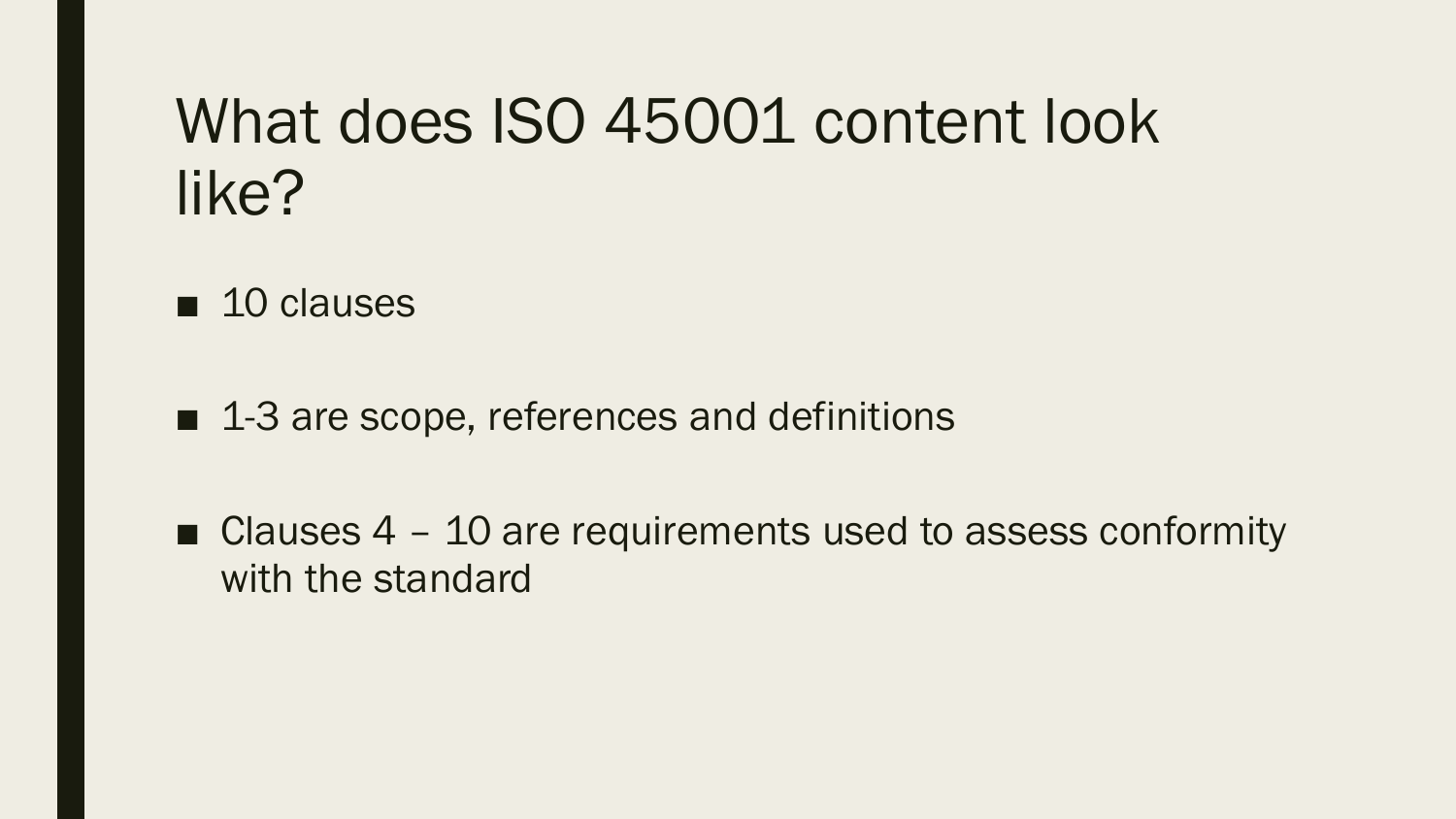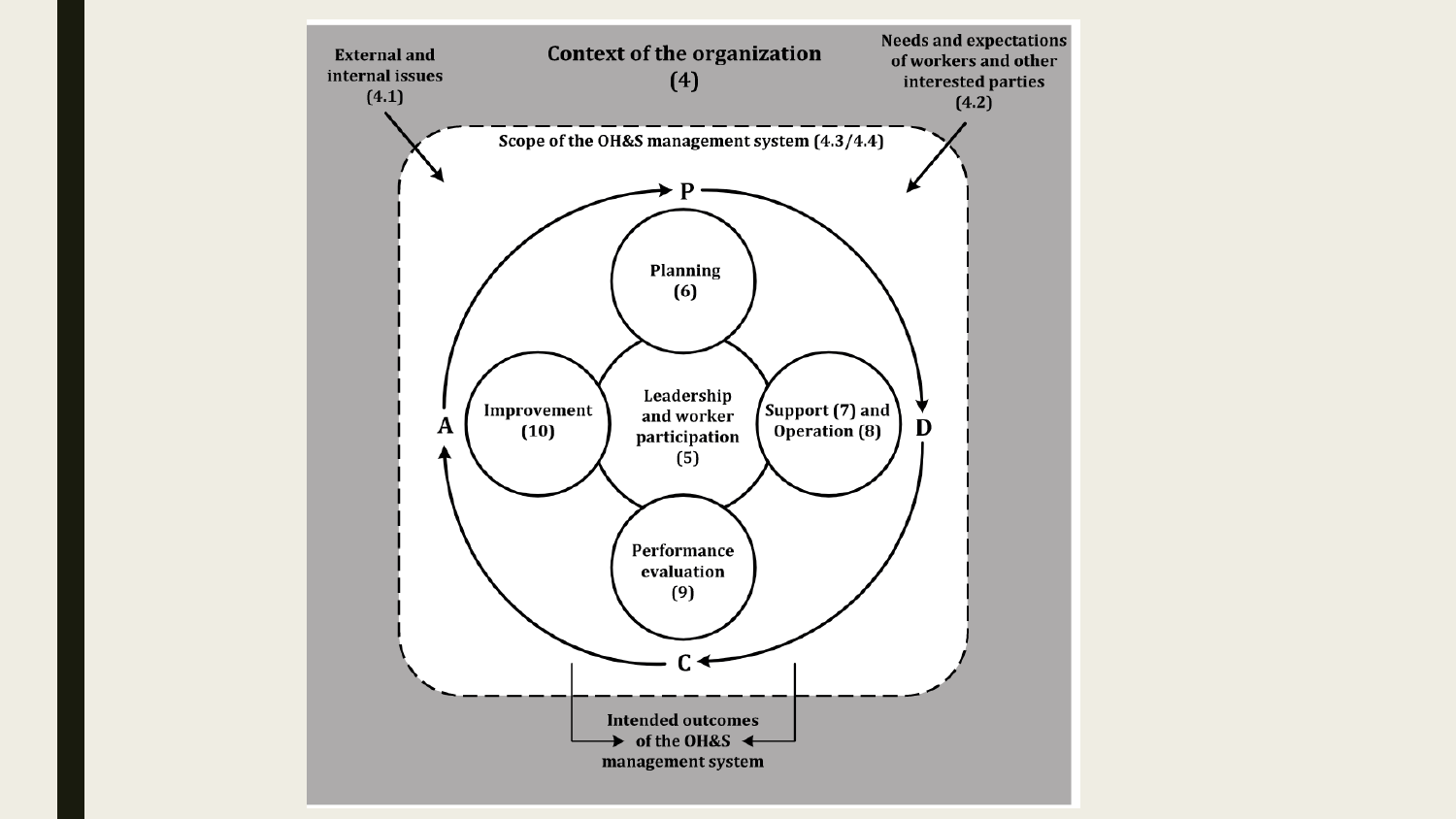# ISO 45001

- Context of the organization
- Leadership and worker commitment
- Planning
- Support
- Operation
- Performance evaluation
- Improvement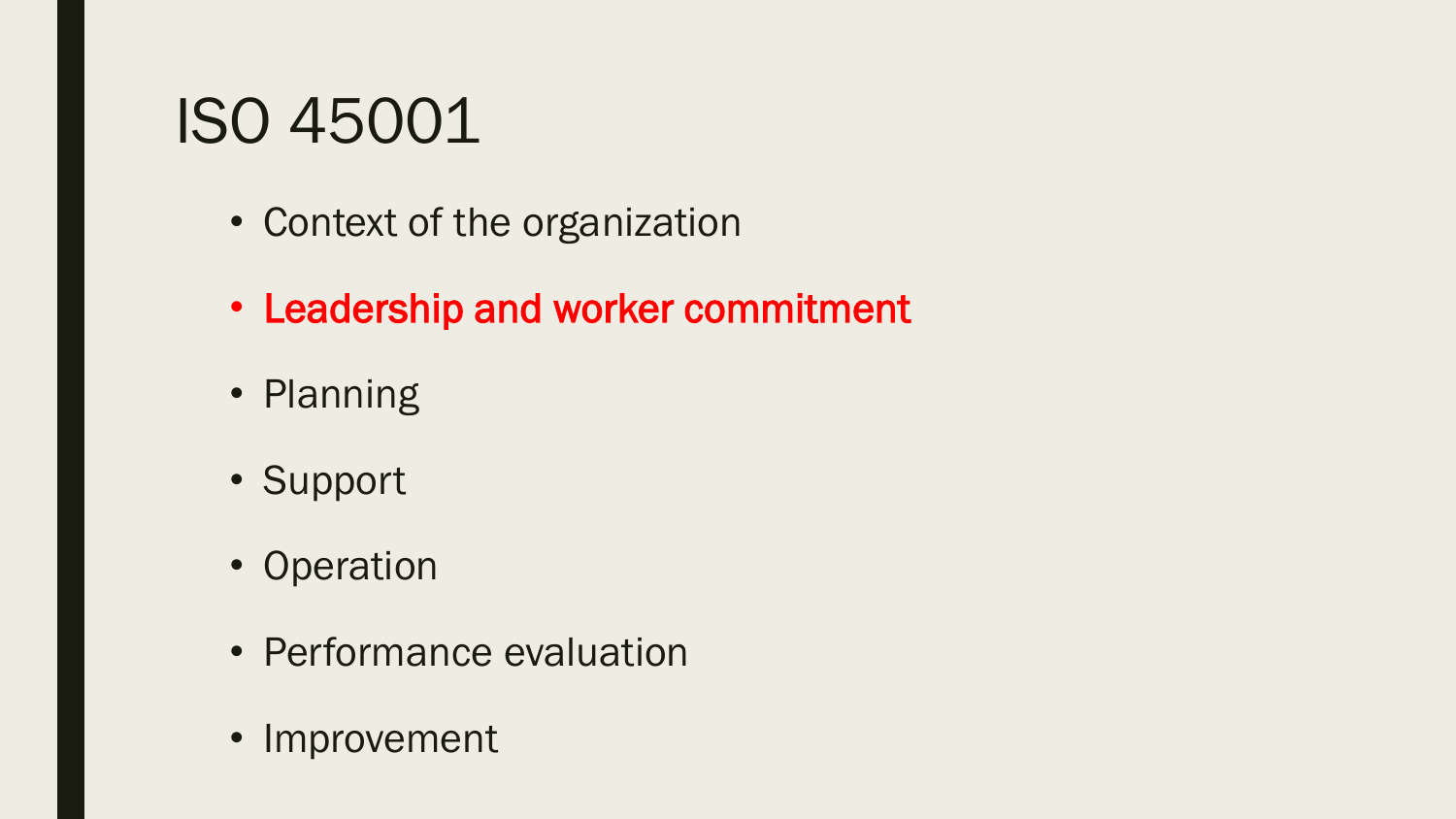### Leadership and worker participation

- Leadership and commitment (twelve sections).
- OH&S policy (six sections).
- Organizational roles, responsibilities and authorities (two sections).
- Consultation and participation of workers (six sections).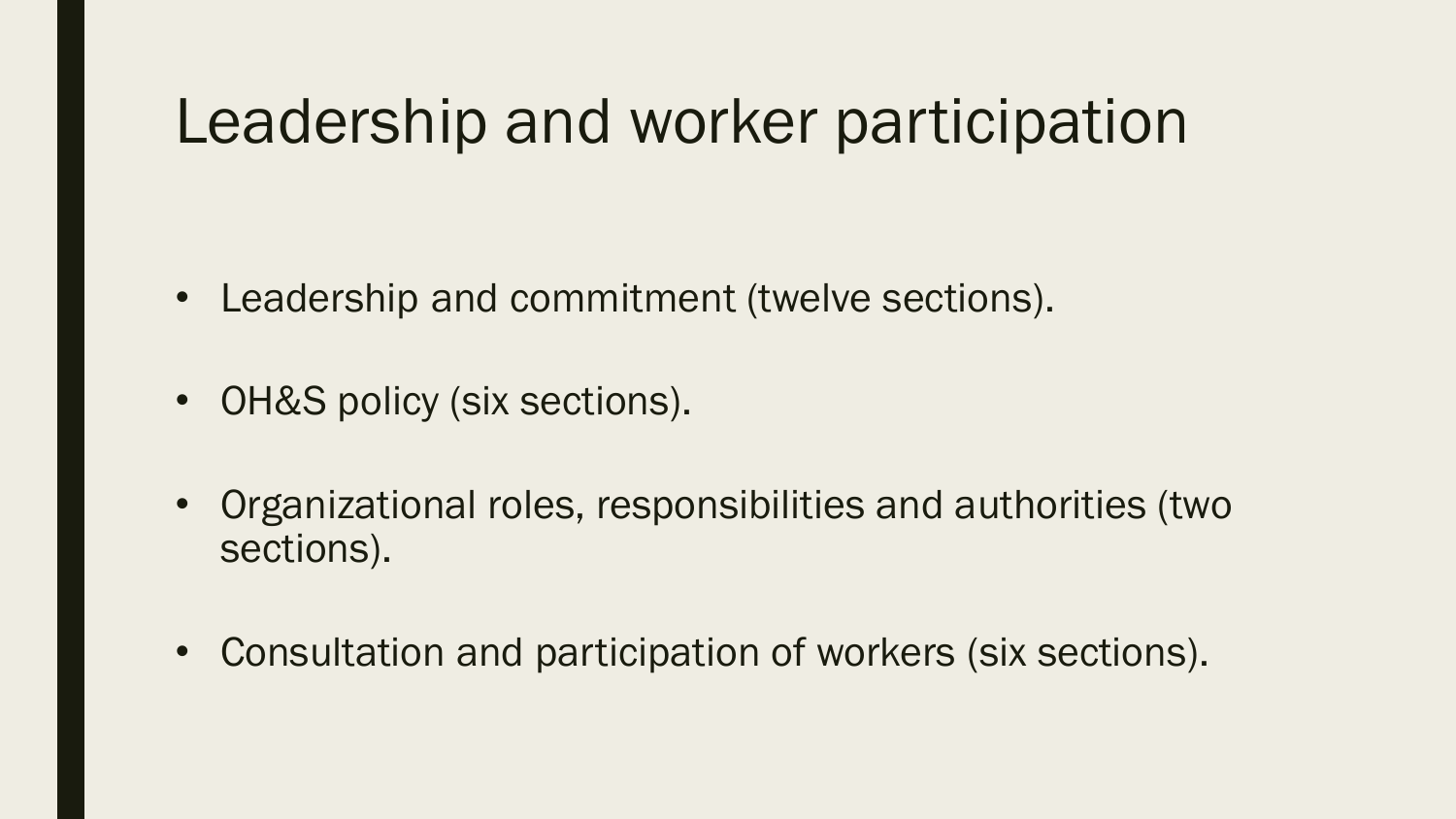### 45001's management components

 $\blacksquare$  Leadership = Management

- Accountability
- Commitment
- Responsibility
- Alignment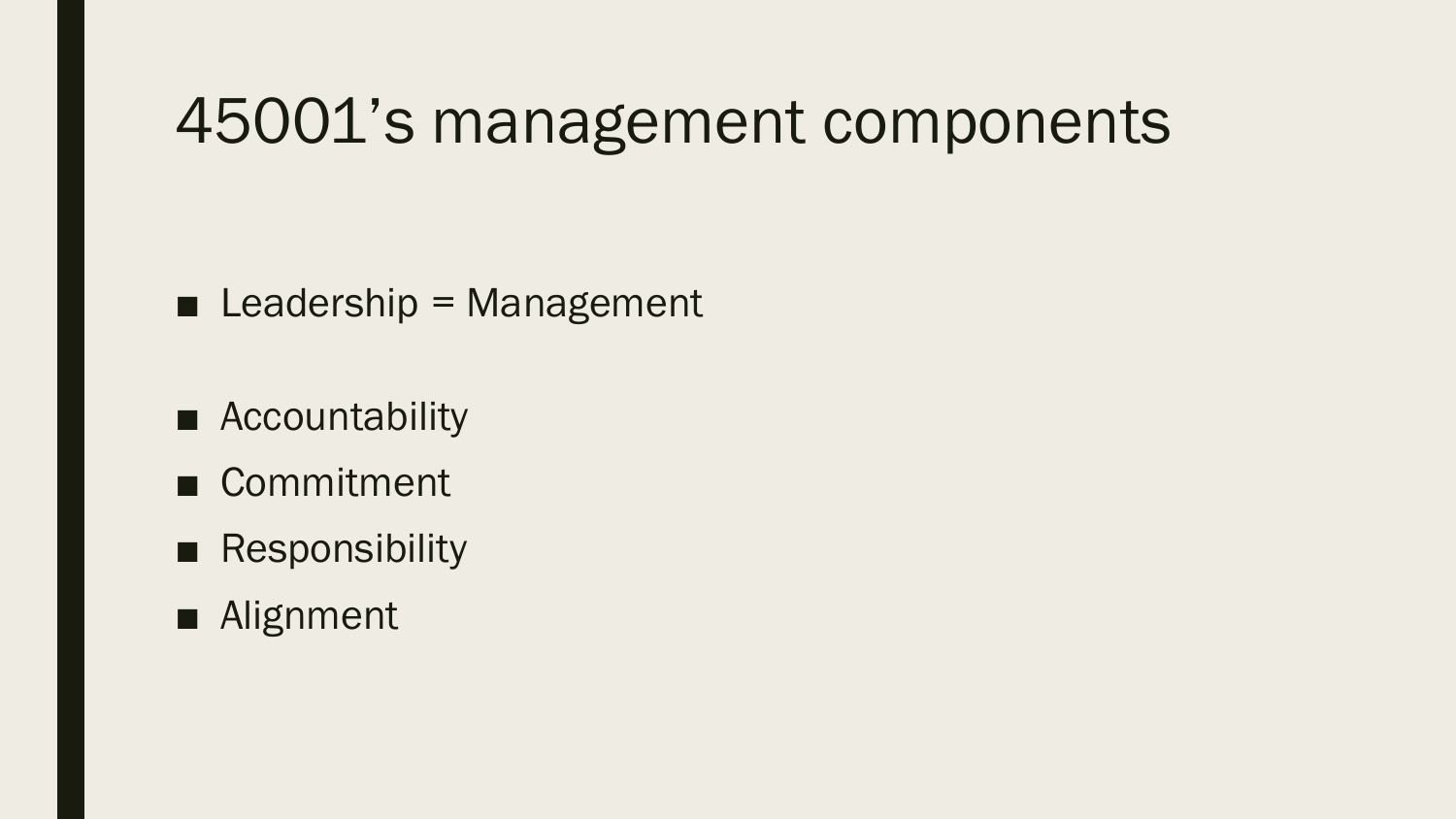#### Top Management

- Persons or persons who direct and control an organization at the highest level.
- Power to delegate authority and provide resources.
- Establish the (OHSMS) path that the organization takes.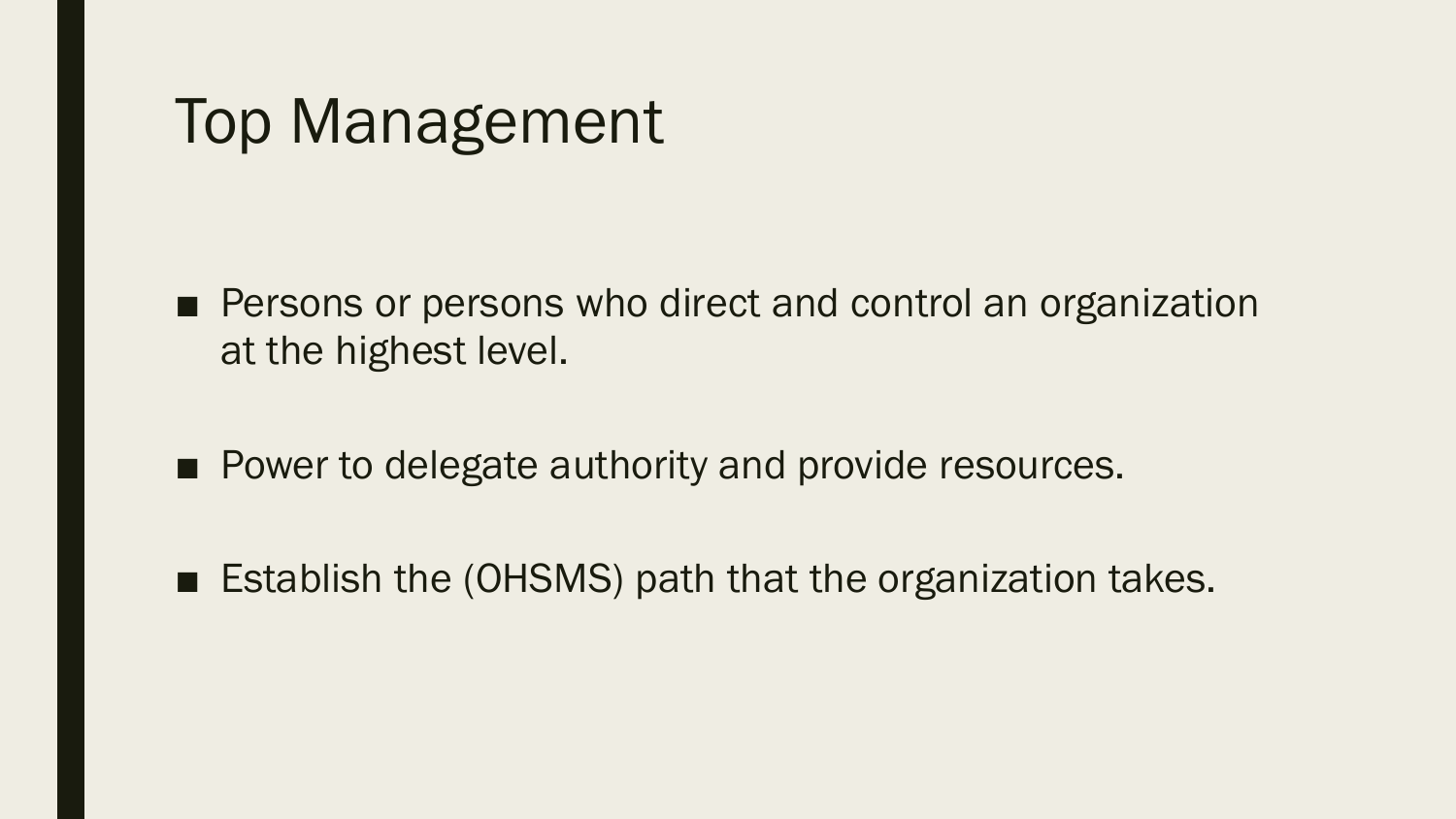# Leadership

- Overall responsibility and accountability for prevention of workrelated injury and ill health, and provision of safe and healthy workplaces and activities.
- Ensure that OH&S policy and objectives are established and compatible with corporate strategic plan.
- Ensure integration of OH&S management into business processes.
- Ensure resources are available.
- Communicate importance of effective OH&S management.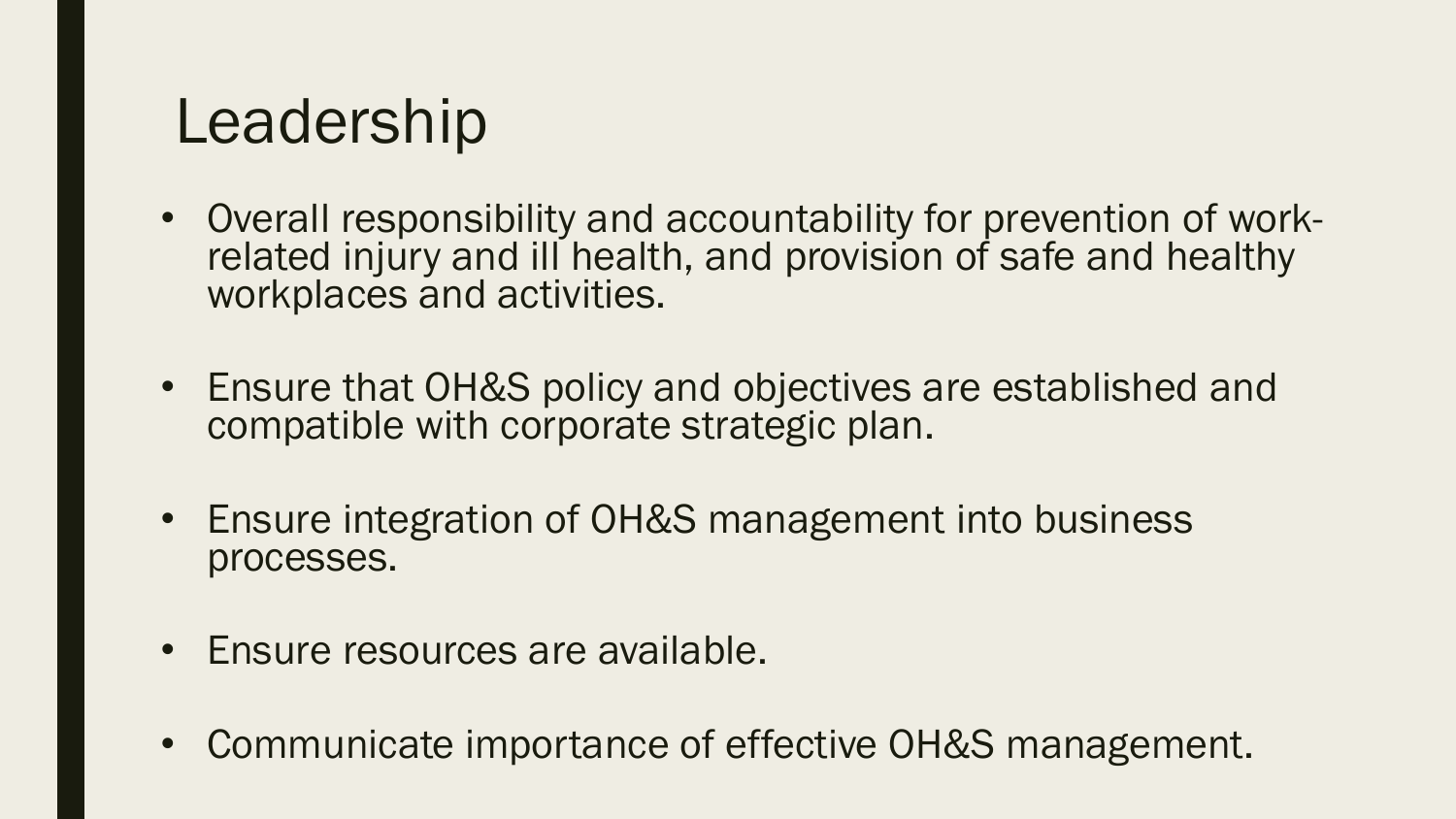# Commitment

- Ensure OH&S management system meets its intended outcomes
- Direct and support personnel to contribute to the effectiveness of the OH&S system
- Ensure and promote continual improvement
- Support others in their leadership role to support OH&S areas of responsibility
- Develop, lead and promote a positive culture of safety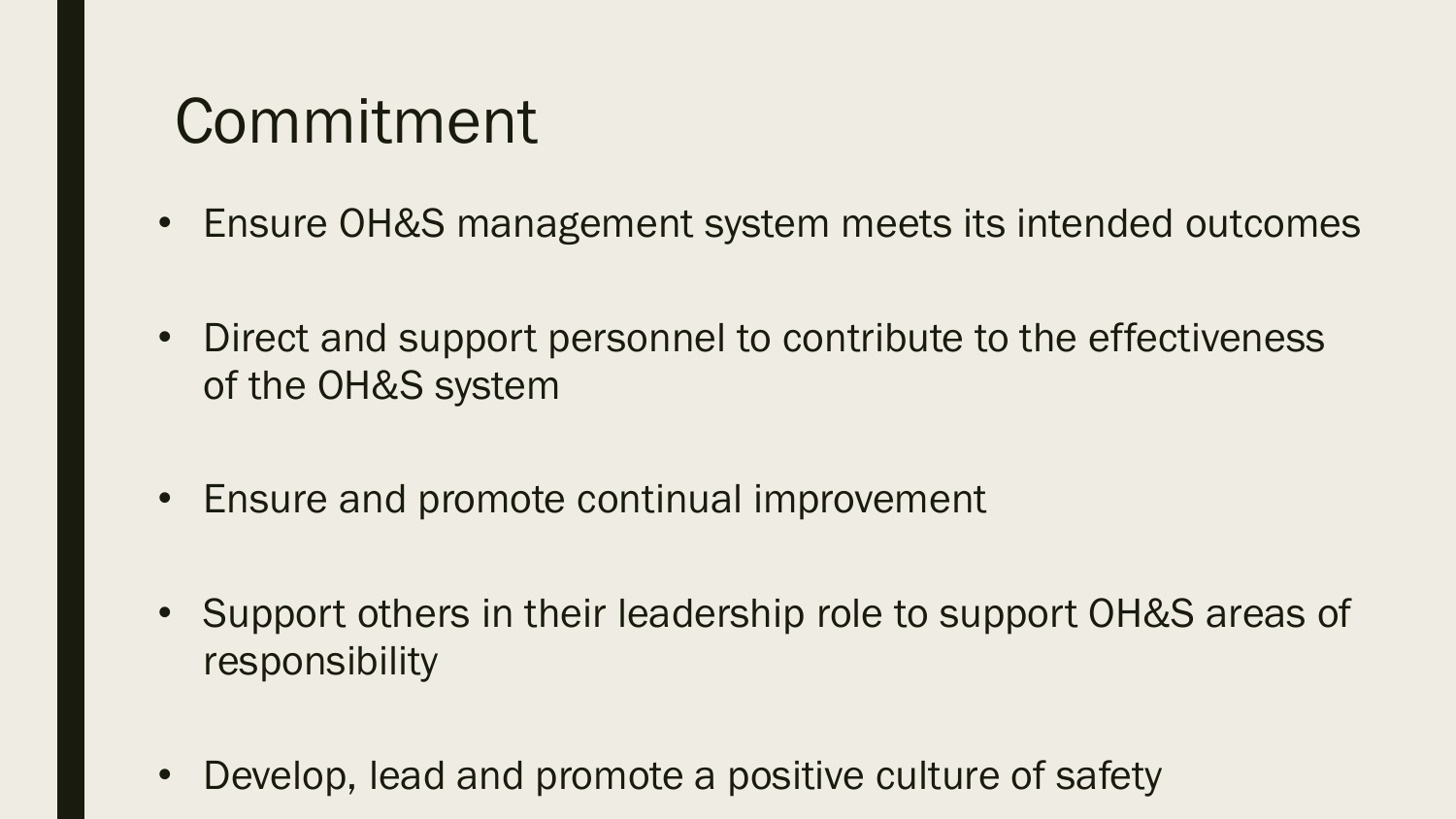#### Additional management components

- Managers MUST:
- Promote the process
- Help develop the system
- Communicate the corporate expectations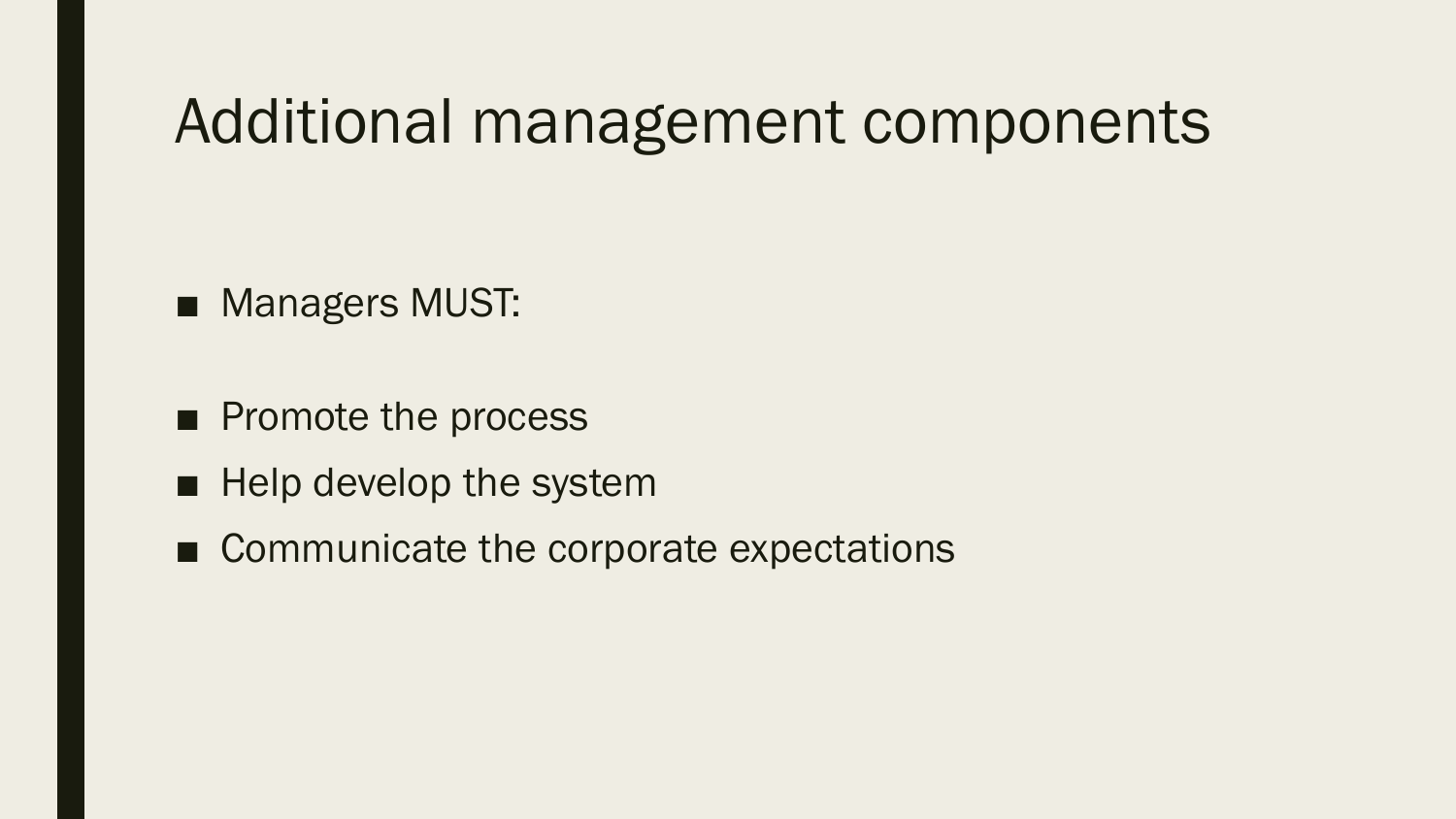### Other Responsibilities

- OH&S policy
- Organizational roles, responsibilities and authorities
- Consultation and participation of workers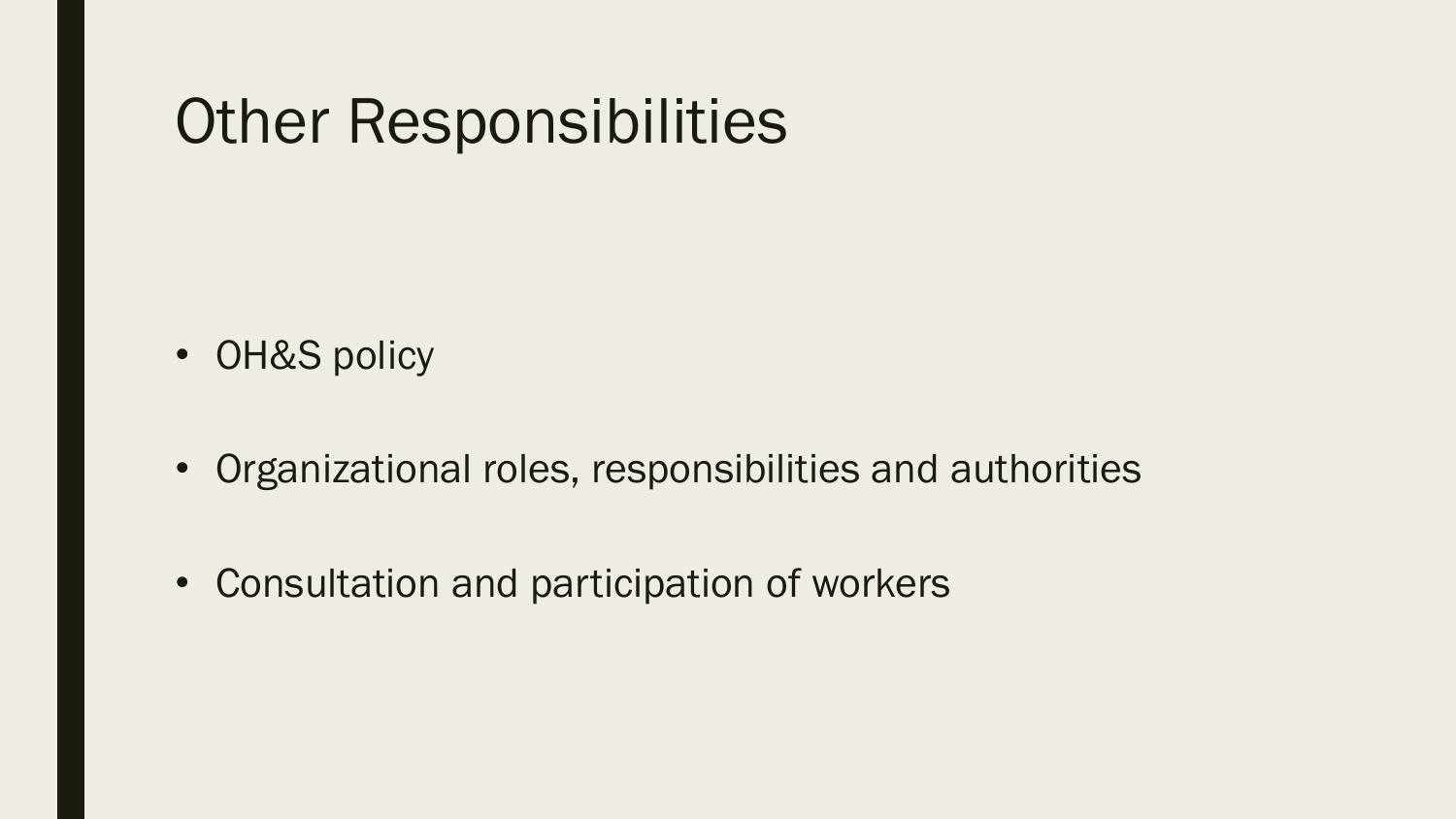# Support

- Protect workers from reprisal when reporting incidents, hazards, risks and opportunities
- Ensure consulting and promoting participation by workers
- Support health and safety committee functions
	- *Provide a framework for objectives*
	- *Include commitment to legal and other requirements*
	- *Commit to eliminate hazards and reduce risk*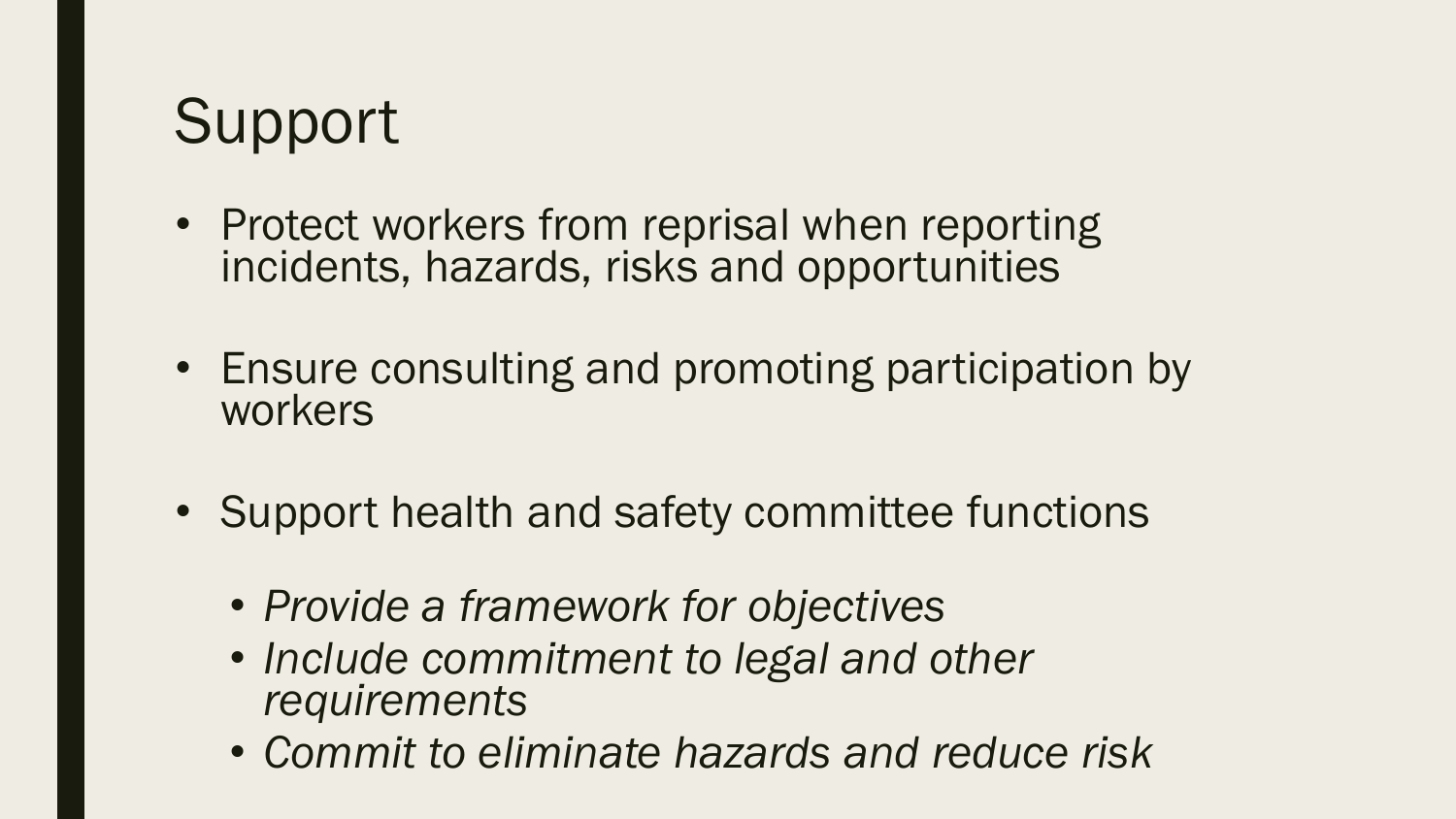# Worker participation

- Mechanisms, time, training and resources.
- Timely access to clear, understandable and relevant information.
- Remove obstacles or barriers to participation.
- Emphasize the consulting of non-managers.
- Emphasize the participation of non-managers.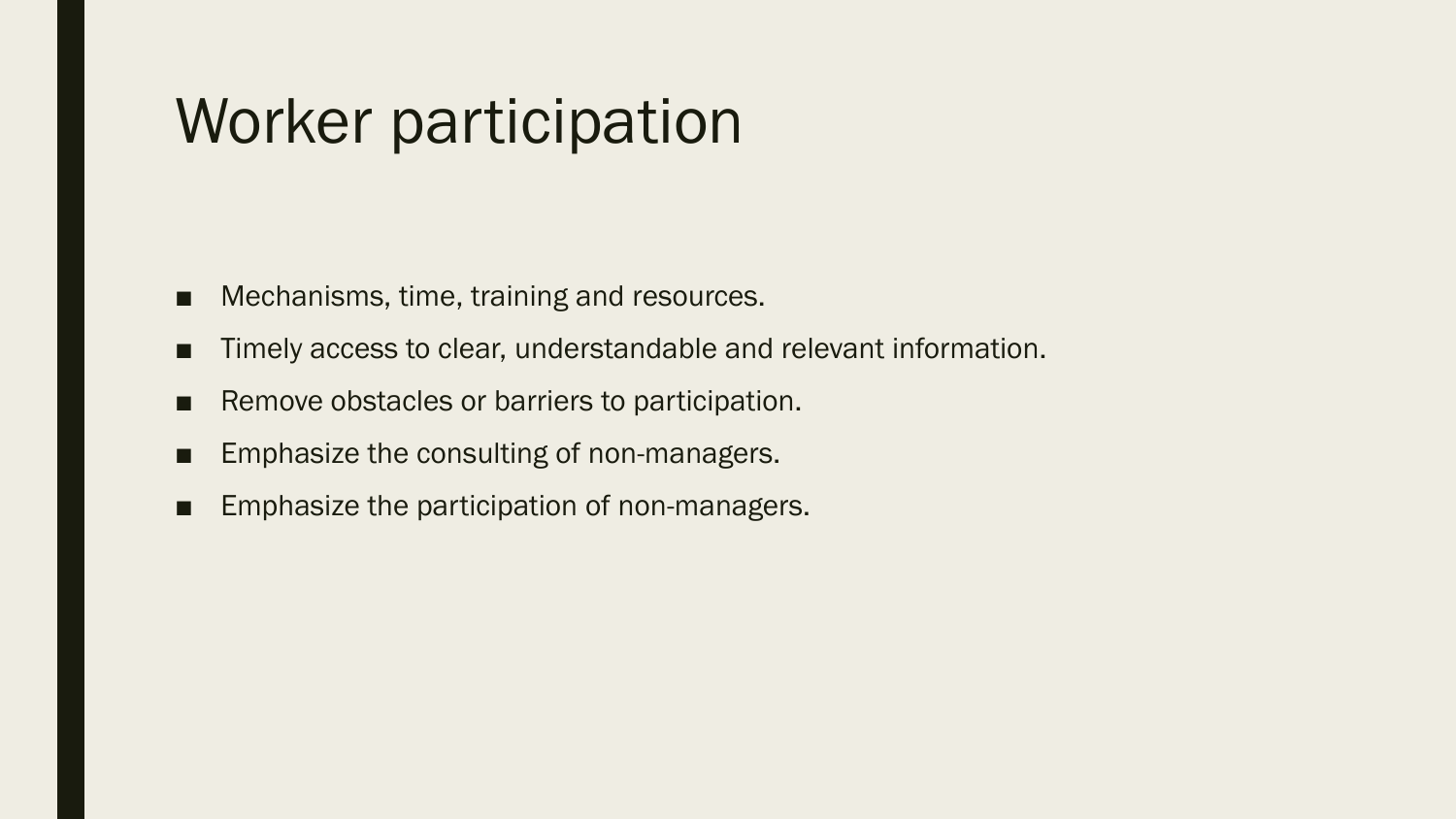# Comparing OHSAS 18001 & ISO 45001

■ Context of the organization.

■ Understanding the needs and expectations of workers and other interested parties.

■ Addressing risks and opportunities.

■ Stronger emphasis on leadership and management commitment.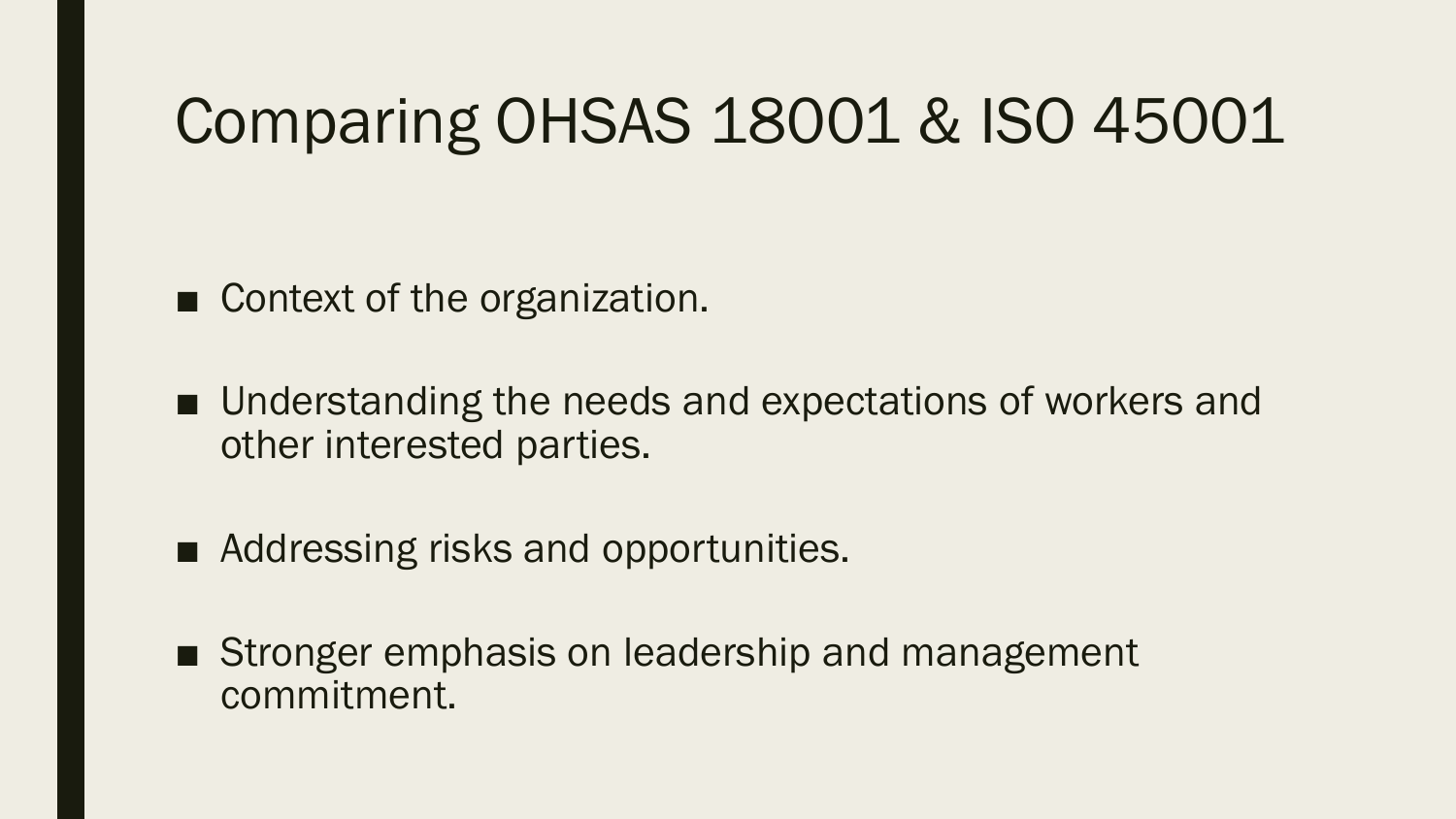#### The Z10 standard

■ 2005 – the American OHSMS.

■ ASSP GM-Z10.101-2019.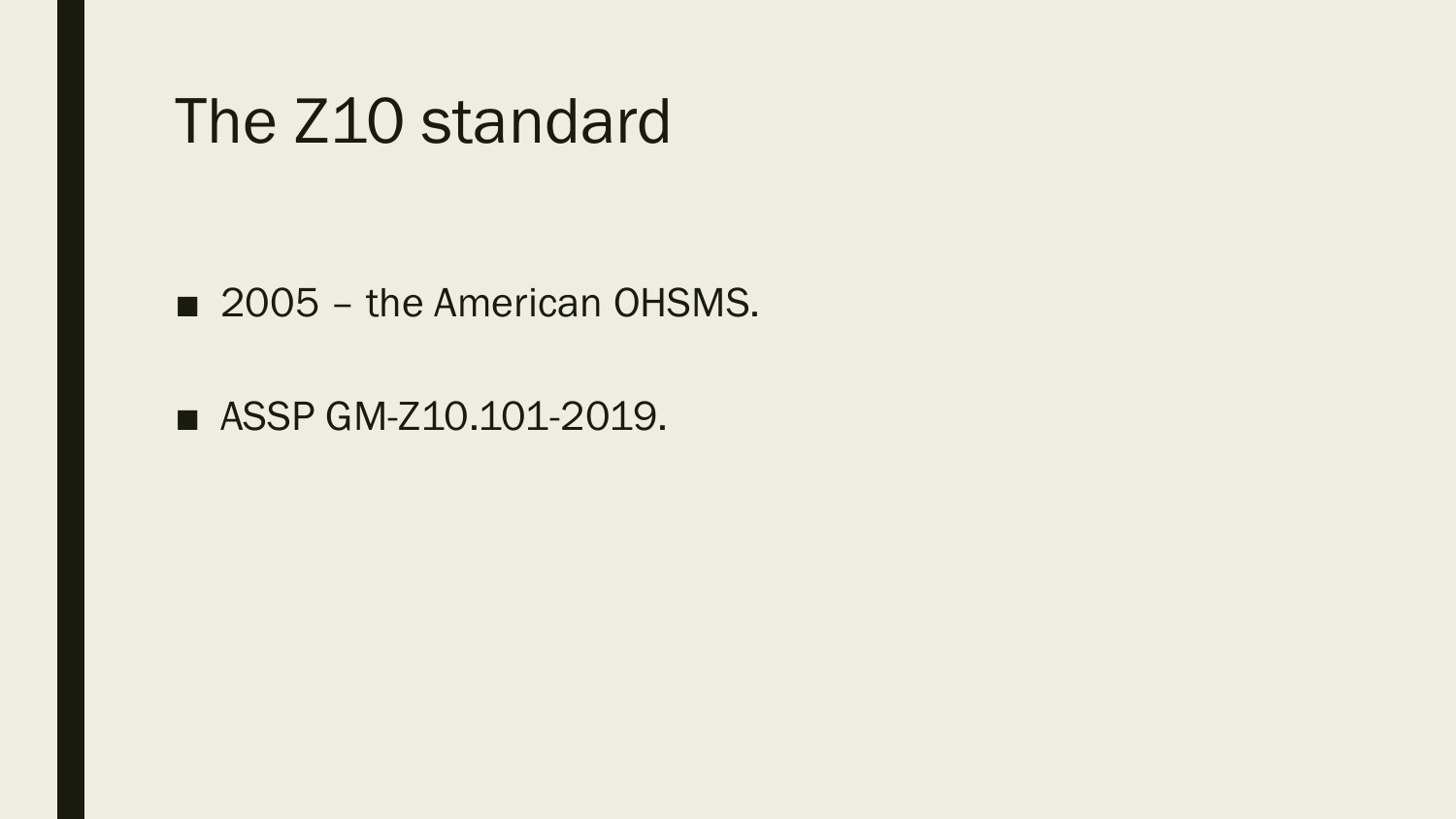#### **KEEP YOUR PEOPLE SAFE IN SMALLER ORGANIZATIONS**



#### Core of Z10 is Management Leadership & Worker Participation

#### Plan – Do – Check - Act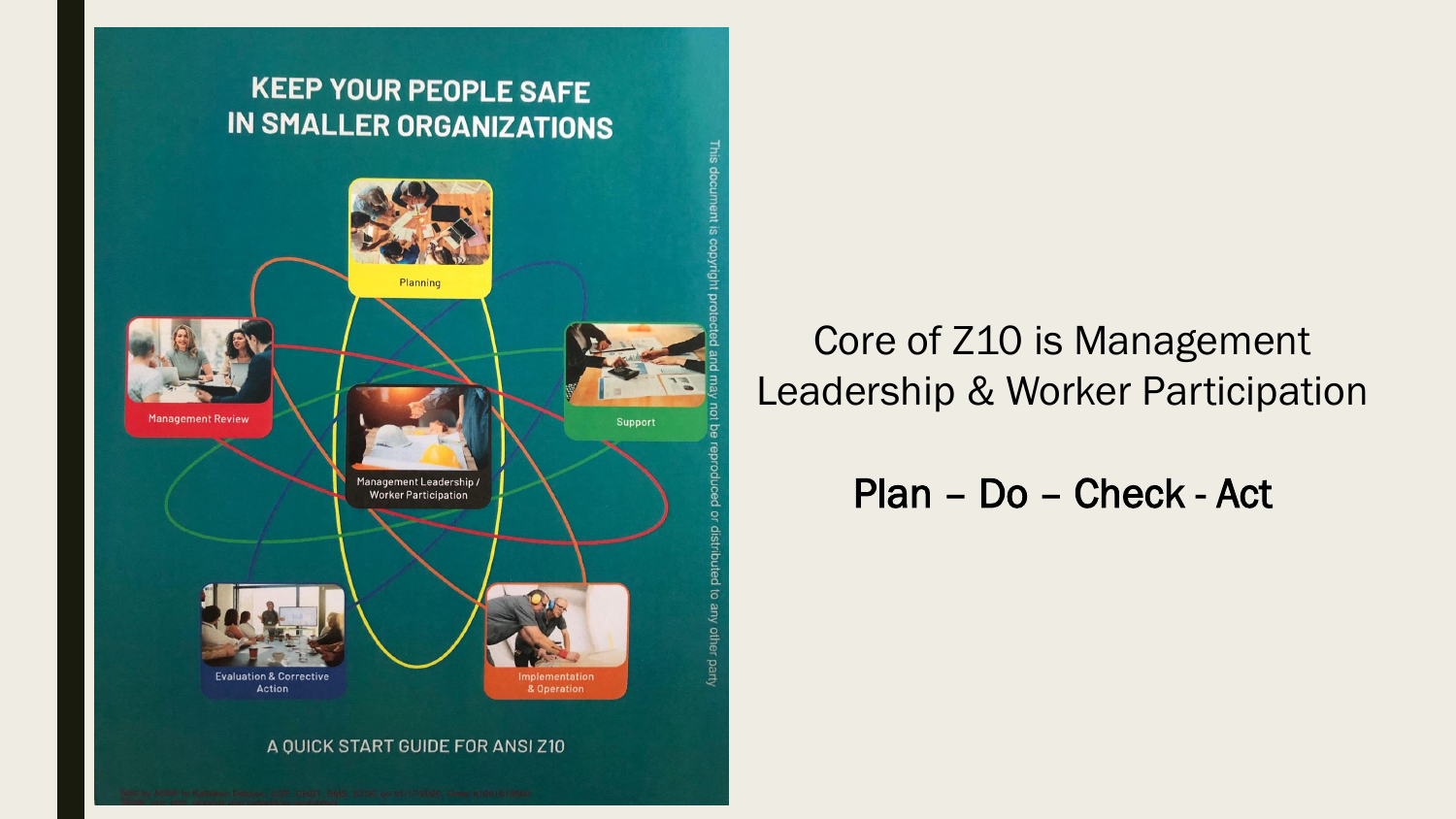# Excerpts from Z10

- Management leadership & worker participation.
	- a. Communicate commitment to a safety & health program. b. Management leadership c. Responsibility and accountability are assigned to implement and maintain the system.

Effective: assign specific responsibilities to a small group and hold those persons accountable.

Less effective: assign general responsibilities to all, which ensures no one takes personal ownership of the program.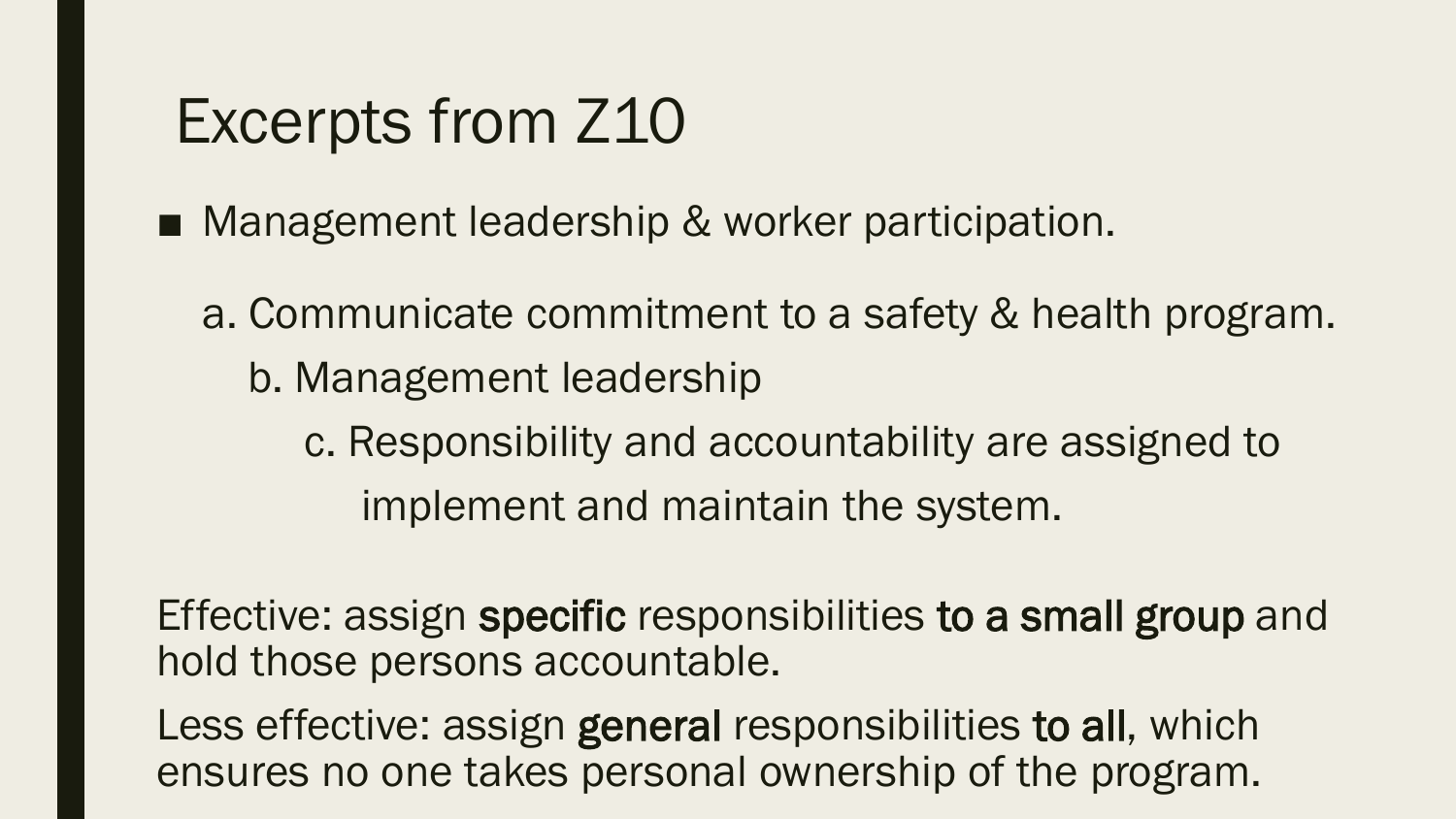# ANSI/ASSP Z10

- Management leadership
- Management review
- Roles and responsibilities
- Policy statements
- Employee participation
- Assessment and prioritization
- Planning
- Implementation and operation
- Evaluation and corrective actions
- Audit information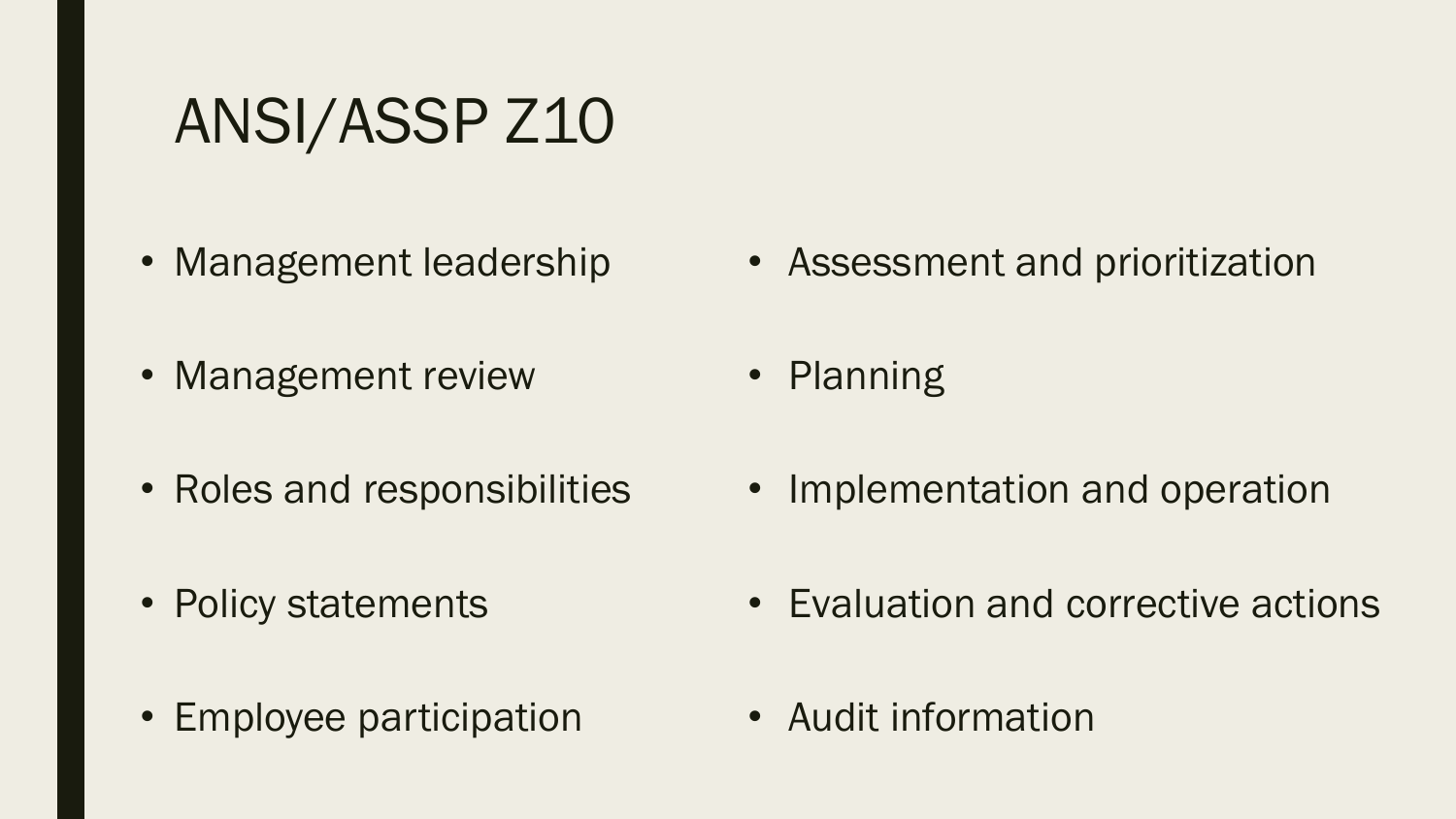# New to Z10 (2019)

■ New section, "Identification of OHSMS Issues."

■ New occupational health information to emphasize the importance of occupational health in the overall OHSMS.

■ New emphasis on organizational learning and feedback. These two concepts are critical to successful management system implementation.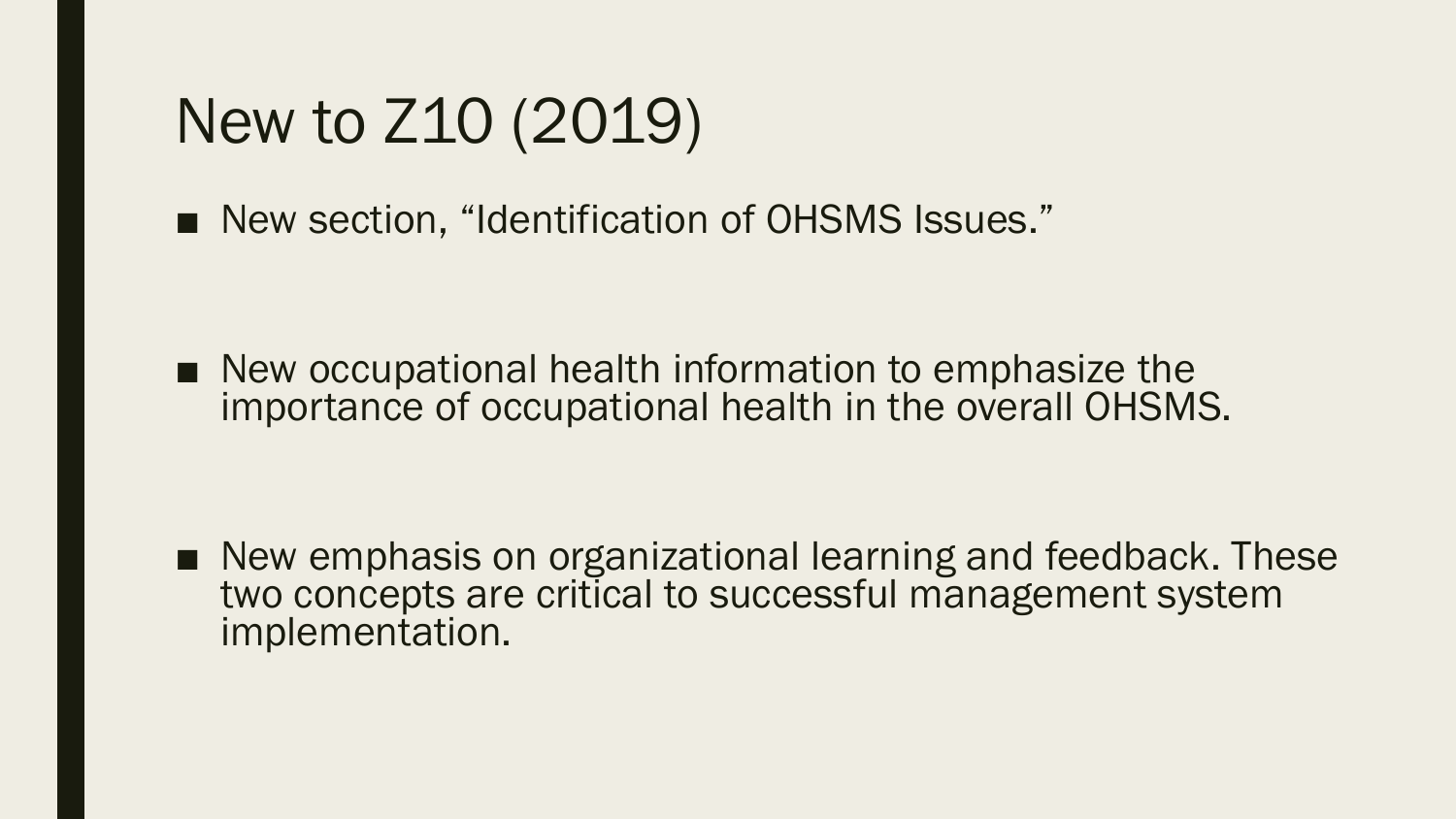# GRI (Global Reporting Initiative) 403- 2018

- Occupational Health and Safety 2018 sets out reporting requirements on the topic of occupational health and safety.
- This Standard can be used by an organization of any size, type, sector or geographic location that wants to report on its impacts related to this topic.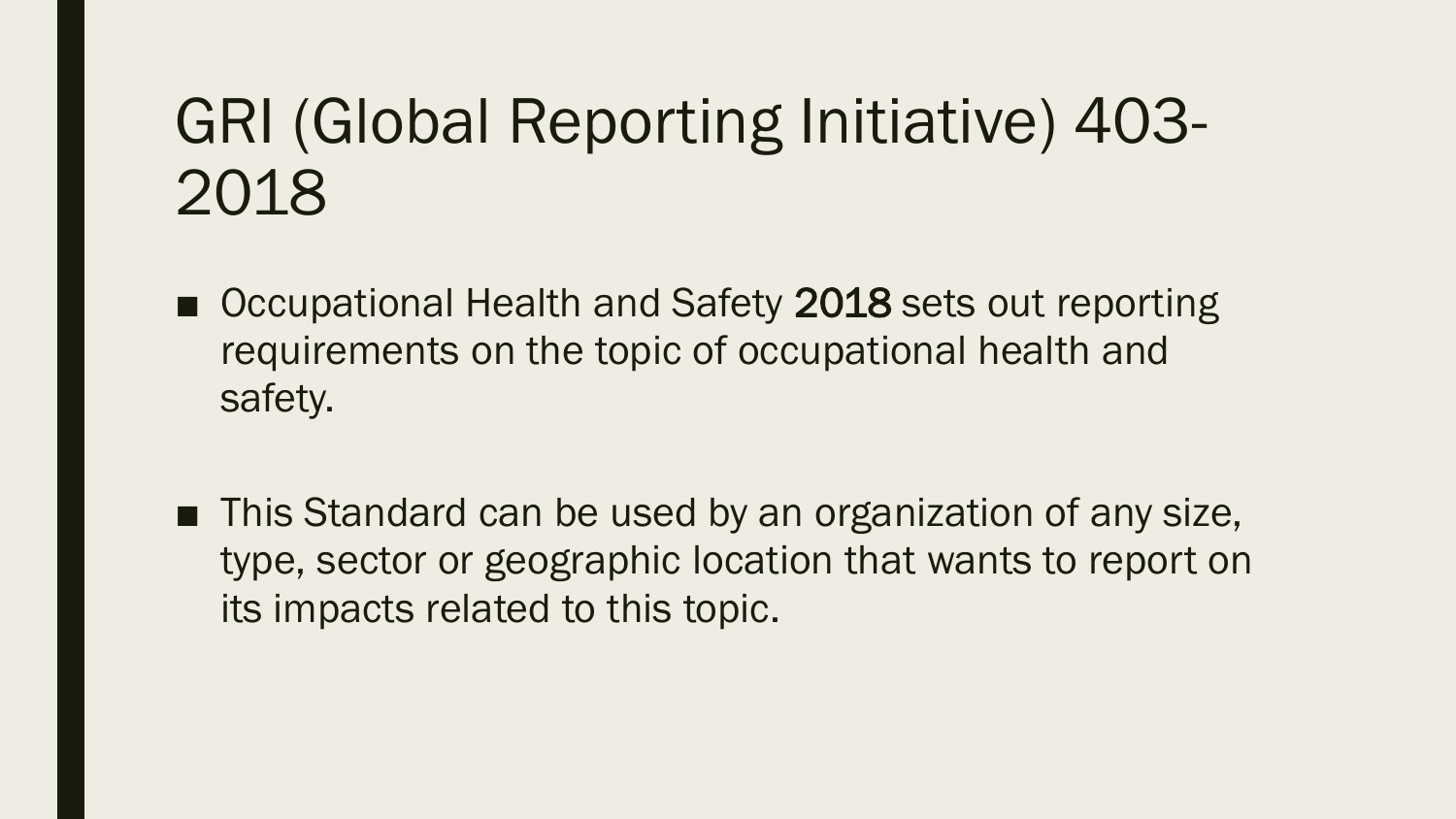# Other systems & processes worth talking about

■ CPWR Safety Climate Survey

■ OSHA Safe + Sound Campaign

■ OSHA VPP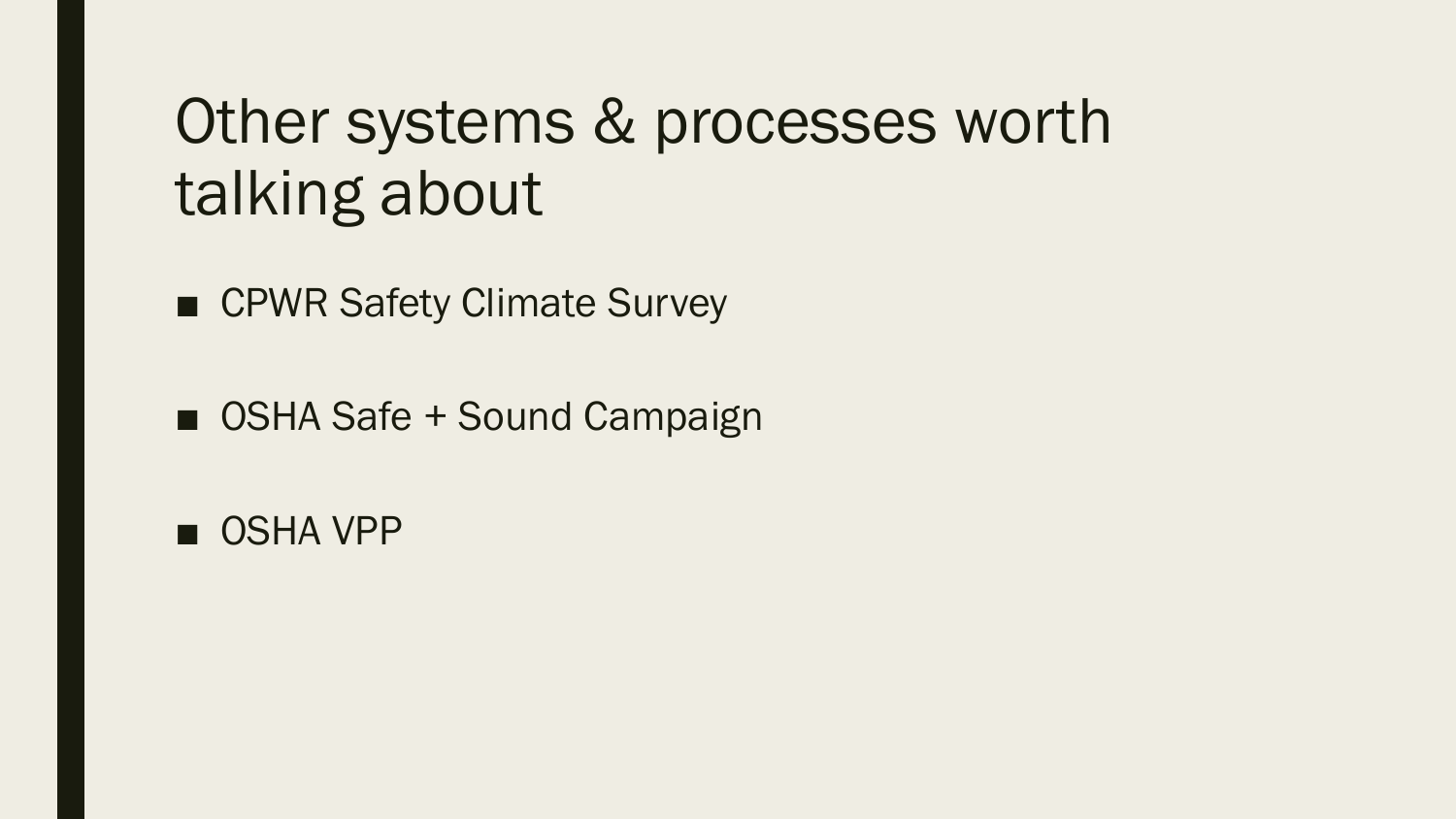# CPWR – Safety Climate Assessment Tool

■ https://www.cpwr.com/sites/defa ult/files/research/Safety\_Climate Workbook and SCAT 092116.pdf **Worksheets and a Rating Tool to Help You Strengthen Jobsite Safety Climate** 





**MARCH 2018**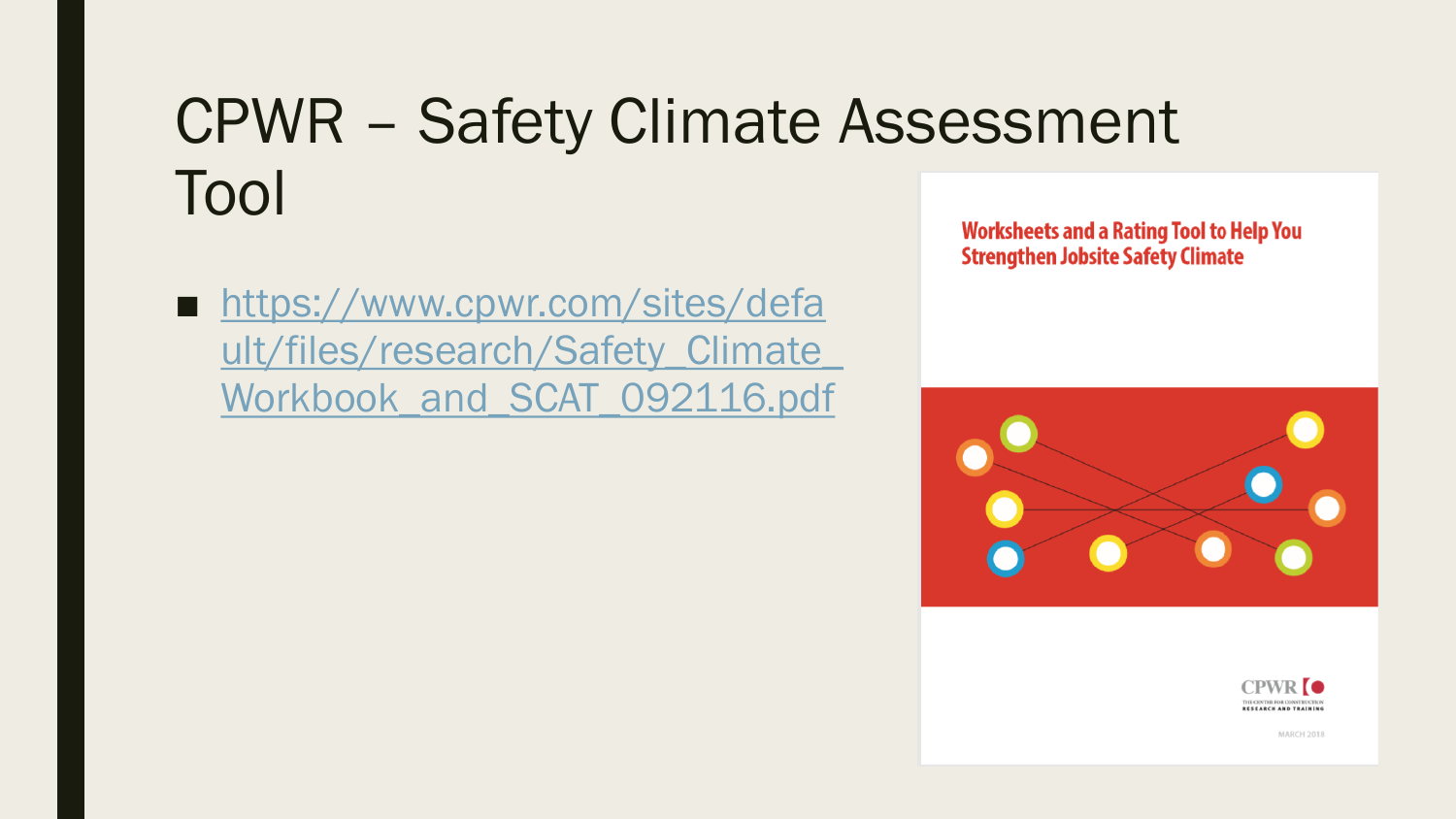# Components of the Safety Climate Tool

- Demonstrating Management Commitment
- Aligning and Integrating Safety as a Value
- Ensure Accountability at all Levels
- Improving Supervisory Leadership
- Empowering and Involving Employees
- Improving Communication
- Training at all Levels
- Encouraging Owner/Client Involvement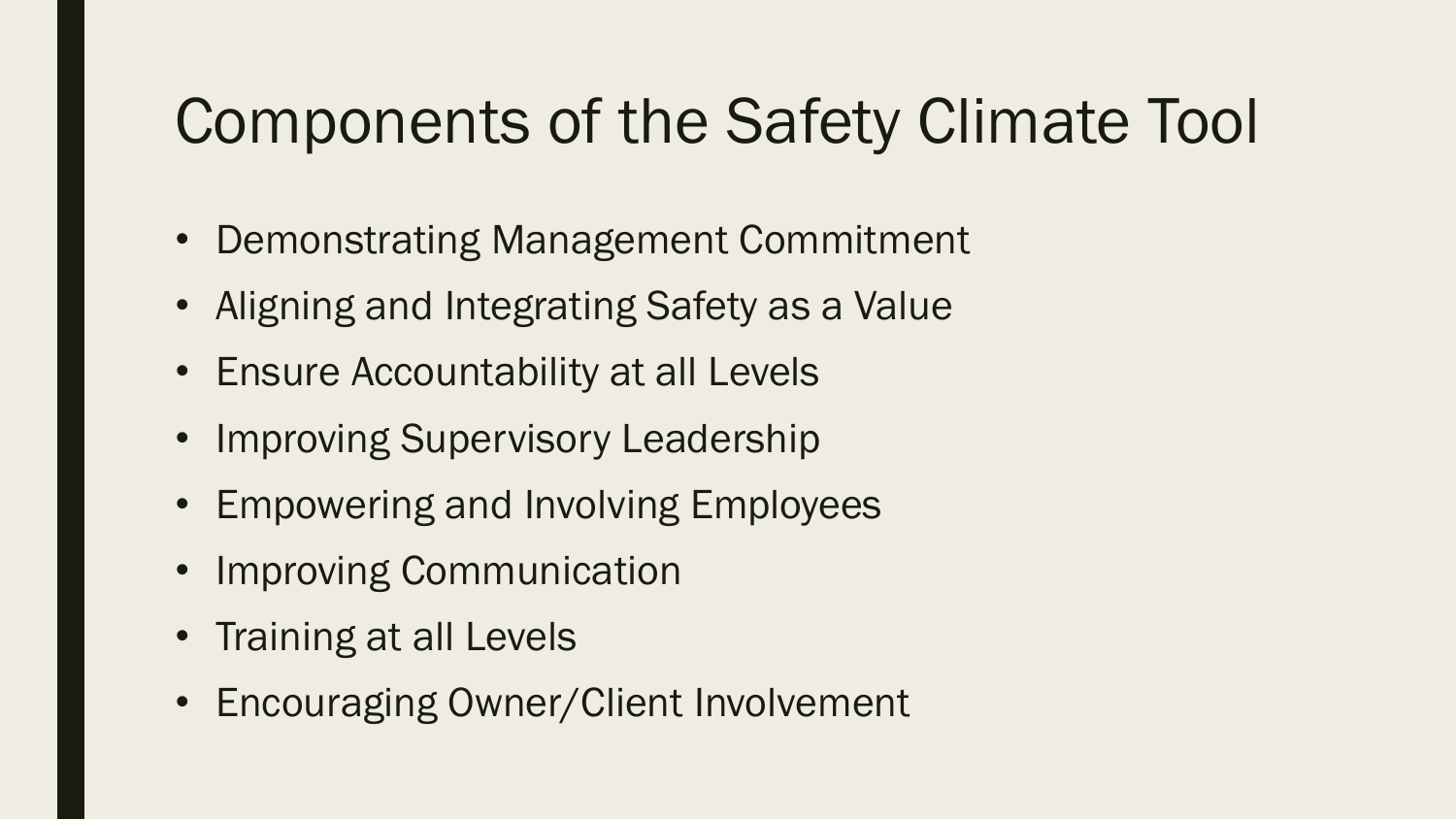# CPWR's Safety Climate Assessment

■ [https://www.cpwr.com/](https://www.cpwr.com/safety-culture) safety-culture

■ [https://safetyclimateas](https://safetyclimateassessment.com/) sessment.com

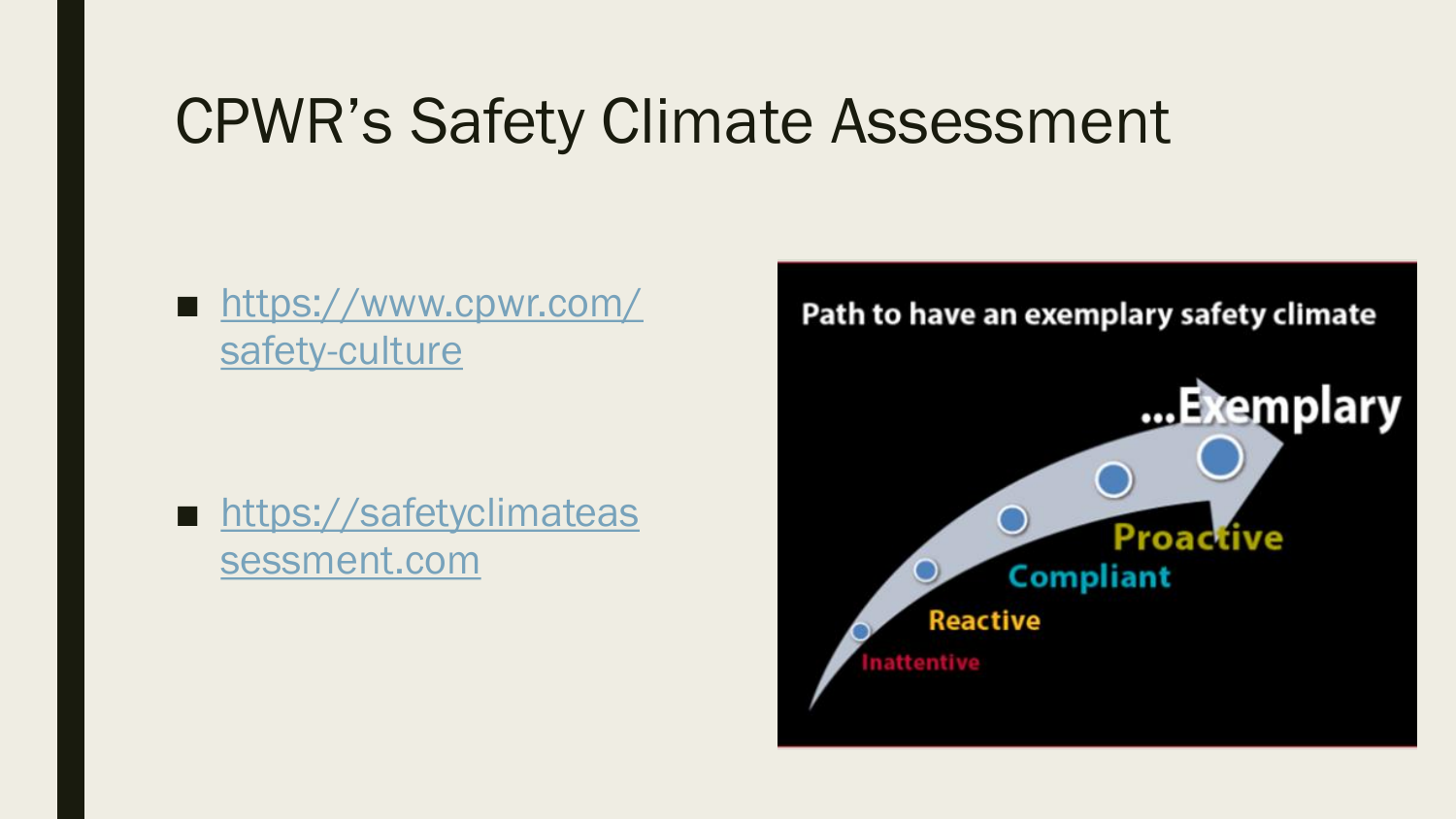# Demonstrating Management Commitment

- Develop safety policies, procedures and guidelines that are aligned with other company priorities and values
- Be visible to employees and use correct safety behaviors
- Allocate adequate resources to effectively implement safety activities
- Actively participate in meetings
- Strive for zero hazard as well as zero injury jobsites
- Create formalized processes for corrective action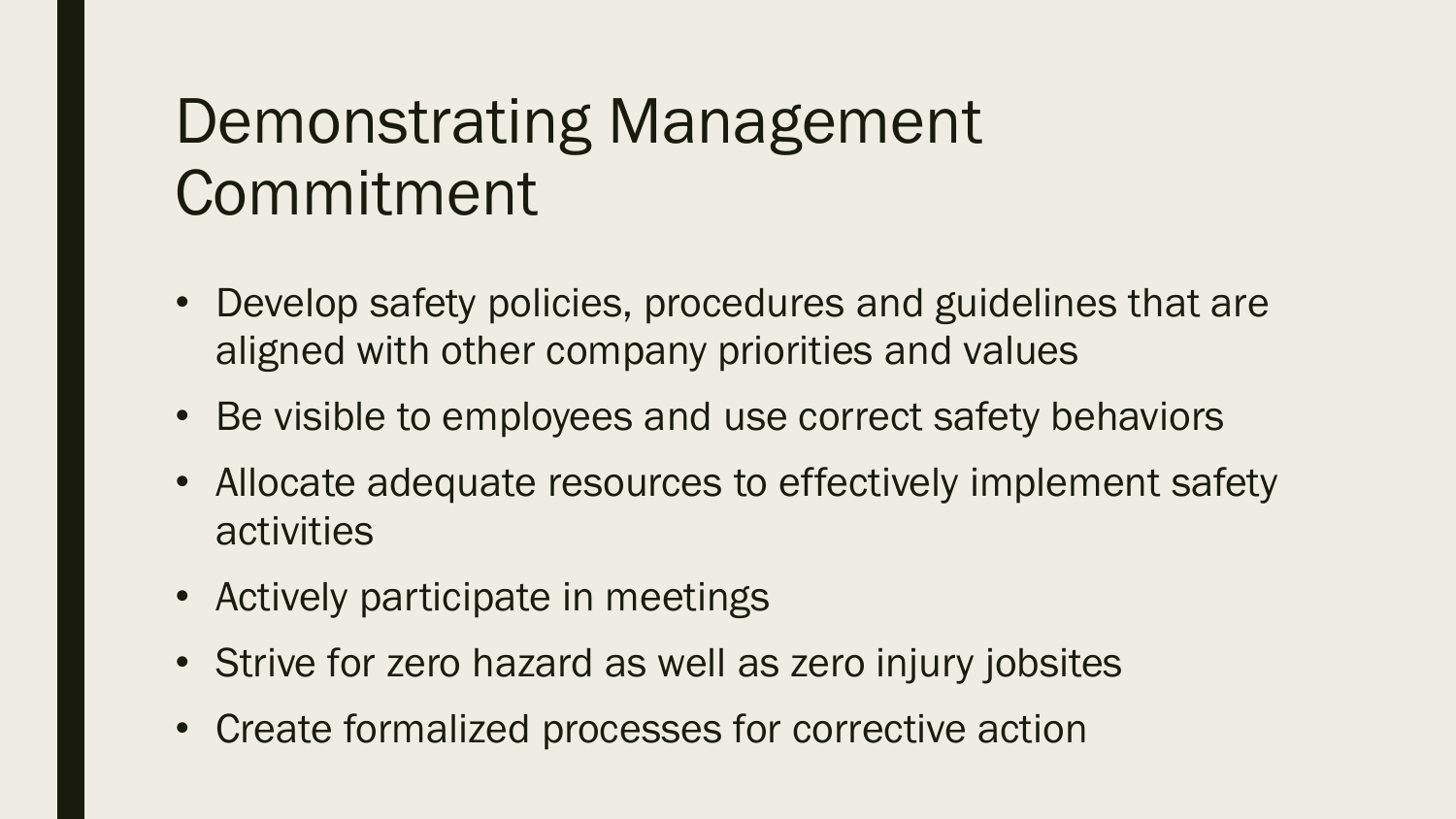#### OSHA's Safe + Sound Campaign

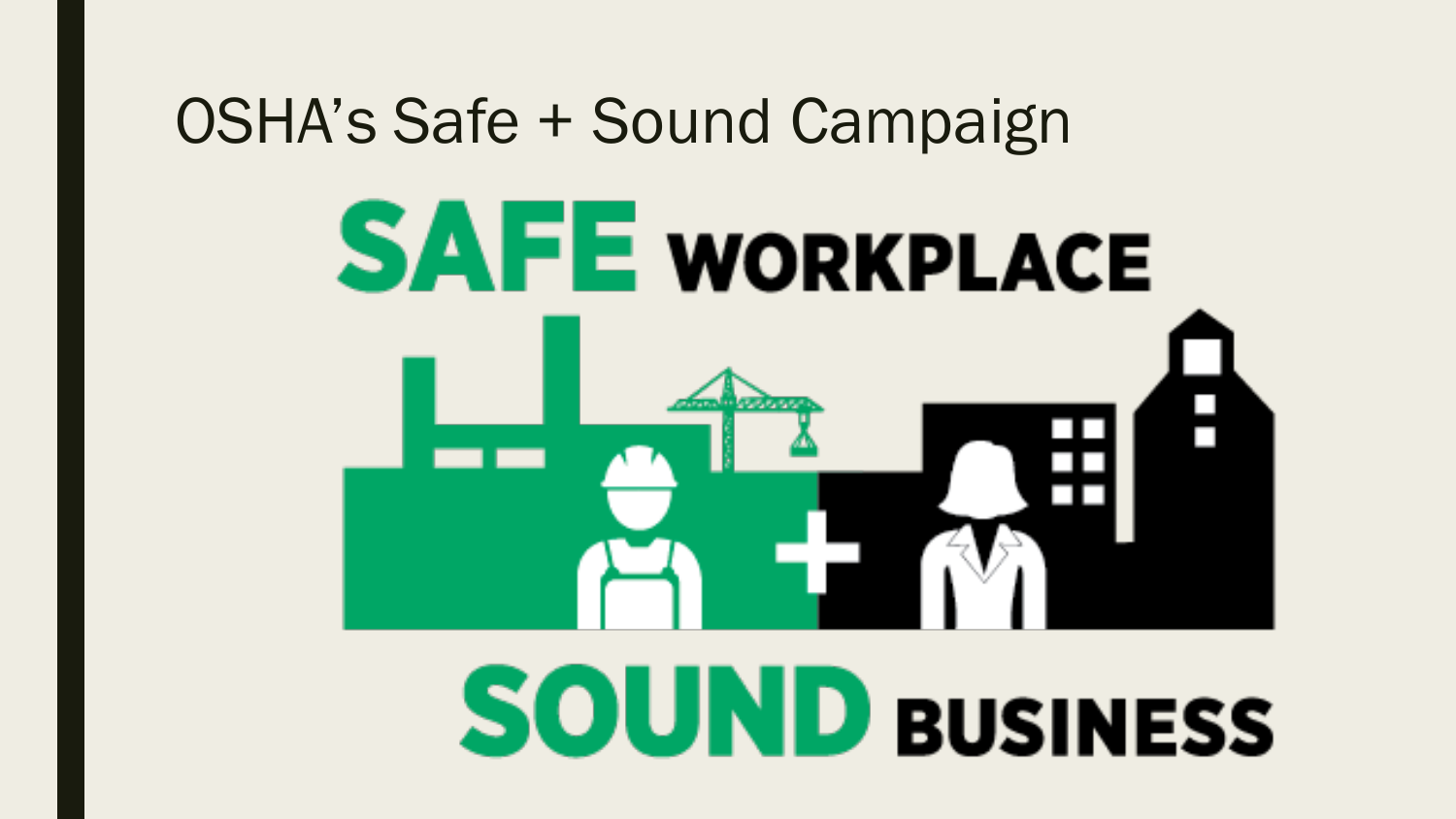#### OHSA VPP

- The Voluntary Protection Programs (VPP) recognize employers and workers in the private industry and federal agencies who have implemented effective safety and health management systems.
- Program participants must maintain injury and illness rates below national Bureau of Labor Statistics averages for their respective industries.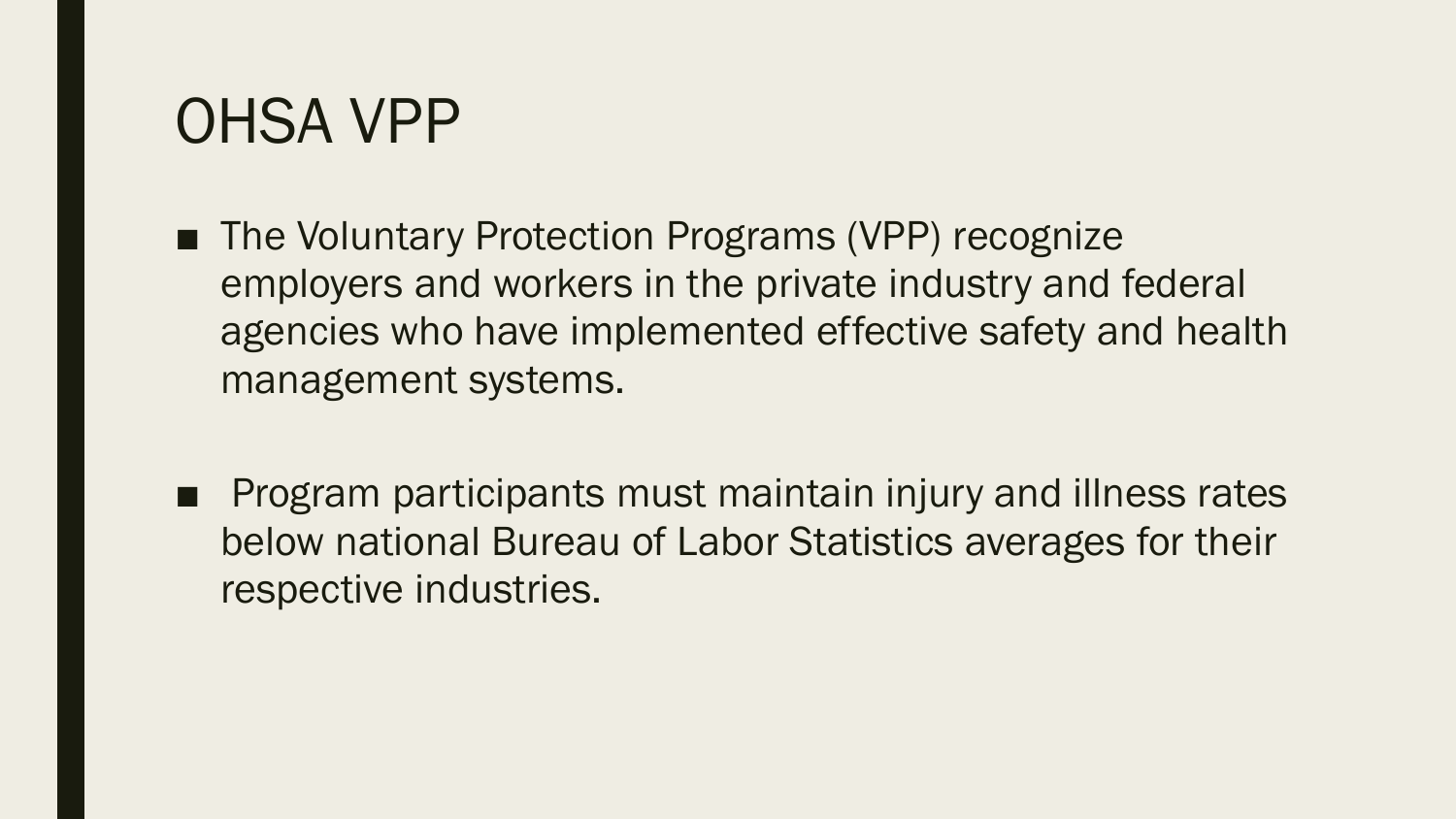#### Where next?

- Understand that a safety management system is important for organizations
- Understand that **a key** component is having top management/leadership commitment

• Know that there are options at all levels of commitment and capacity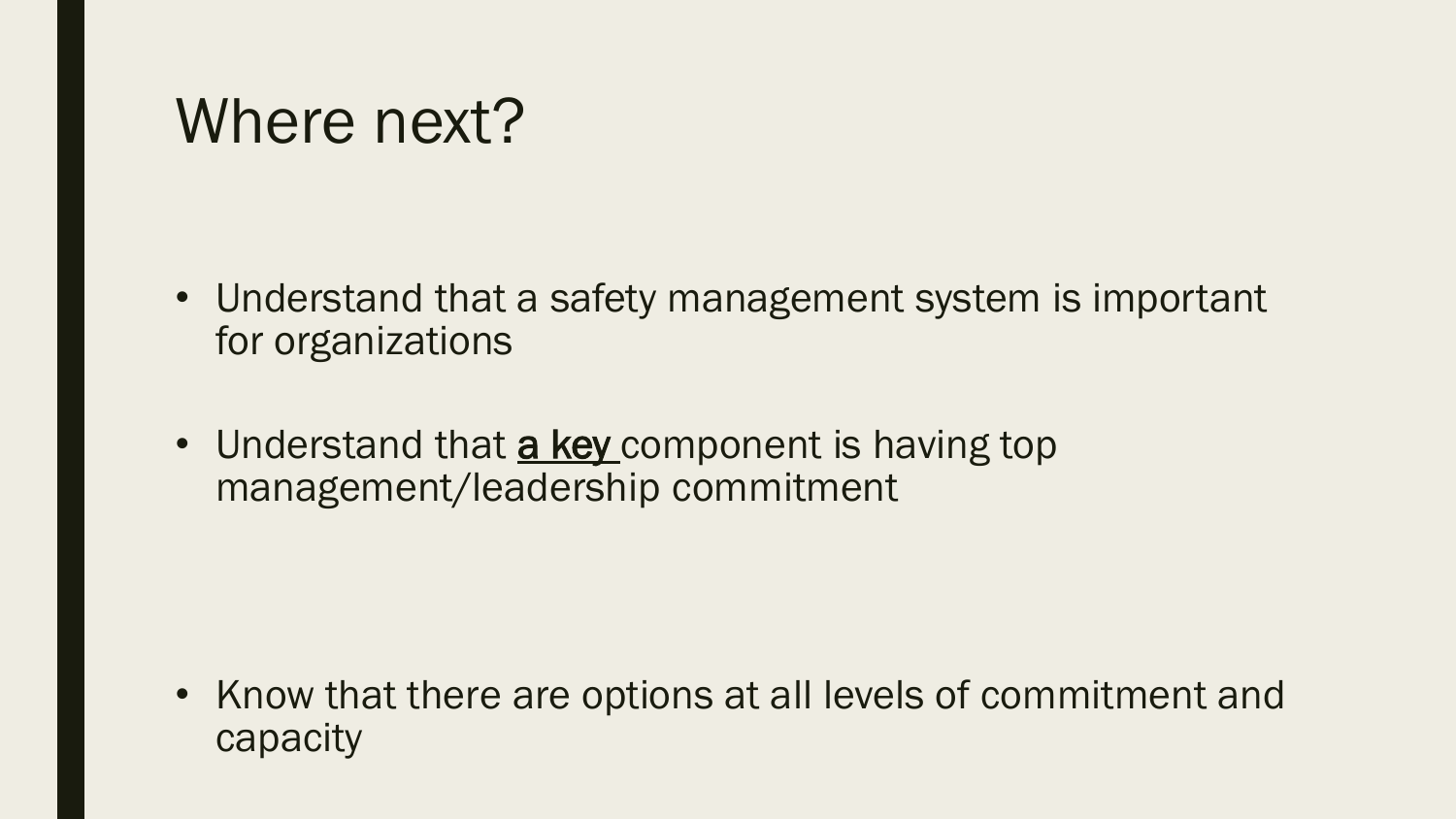# What's best for your organization?

■ Review the comparisons

■ Identify the resources (time, material and monetary)

■ Where is your work focused at?

■ How is your current company structured?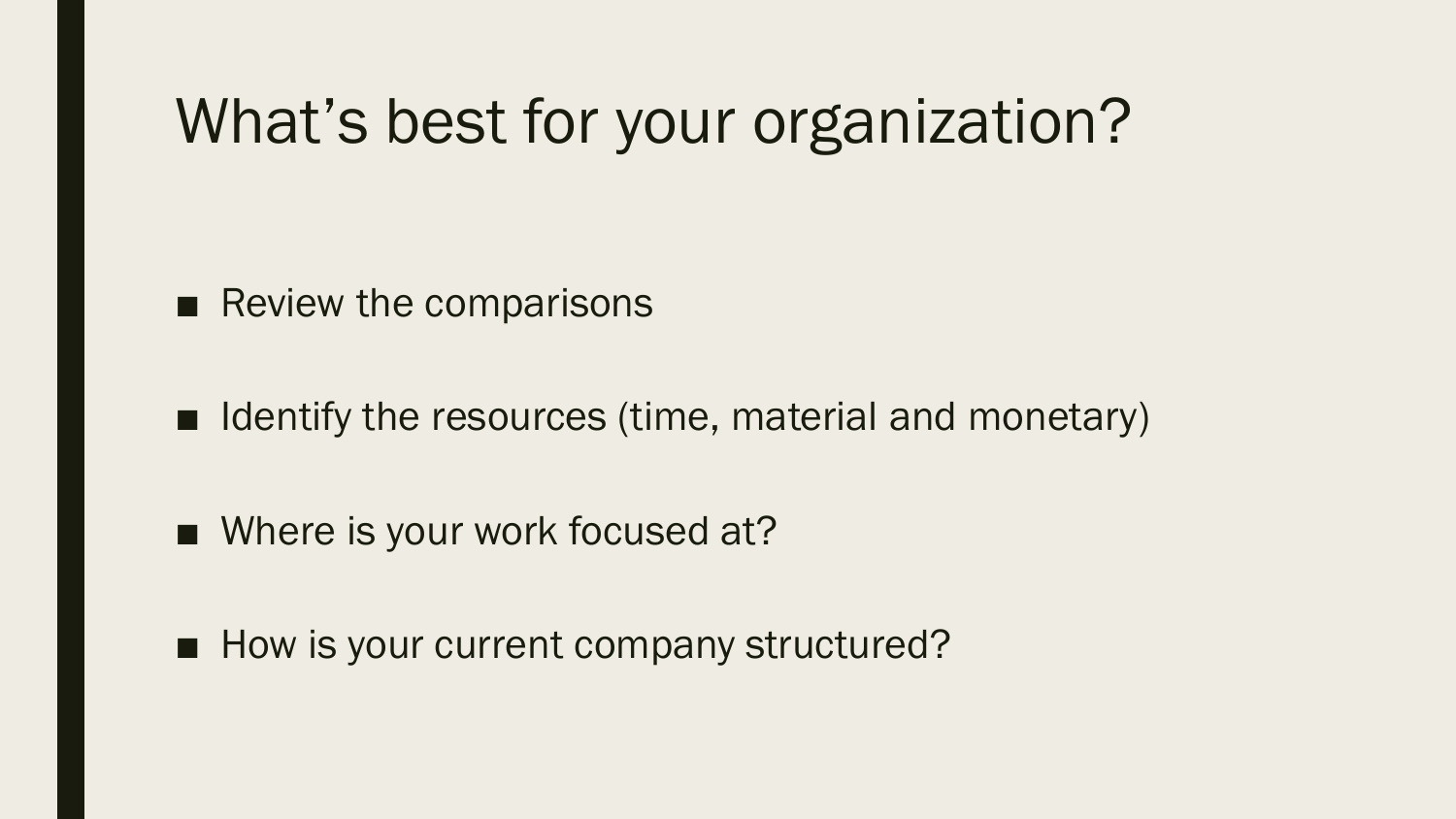## Steps to acknowledgement

- Self-determination and self-declaration.
- Seek confirmation of conformity through parties having an interest in the organization, such as customers (owner-clients).
- Seek confirmation of its self-declaration by a party external to the organization.
- Certify/register the OHS management system by an external organization.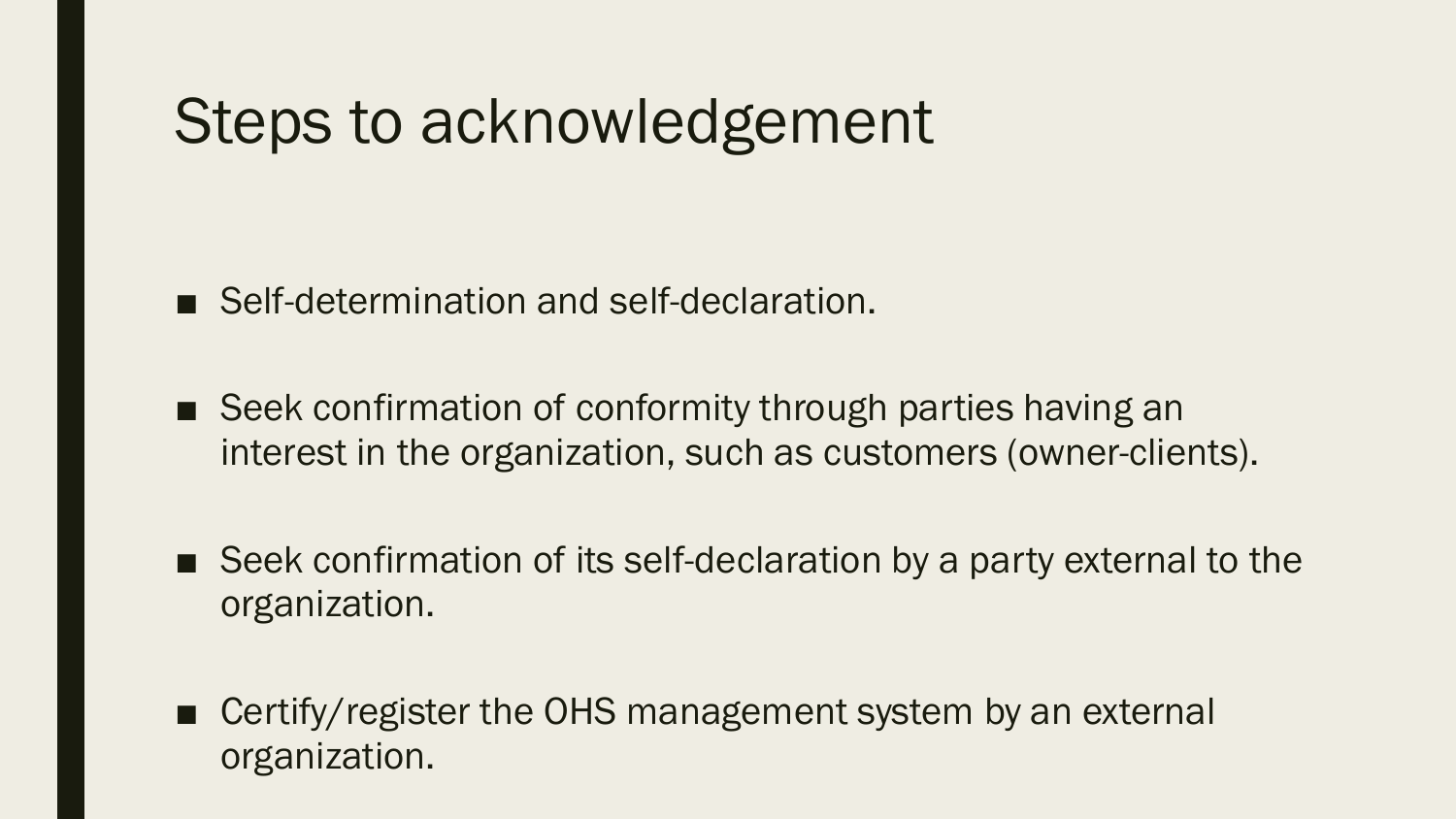### Commit to lead

- Be involved.
- Take responsibility.
- Lead by example.
- Be consistent.
- Communicate expectations.
- Be aware of gaps.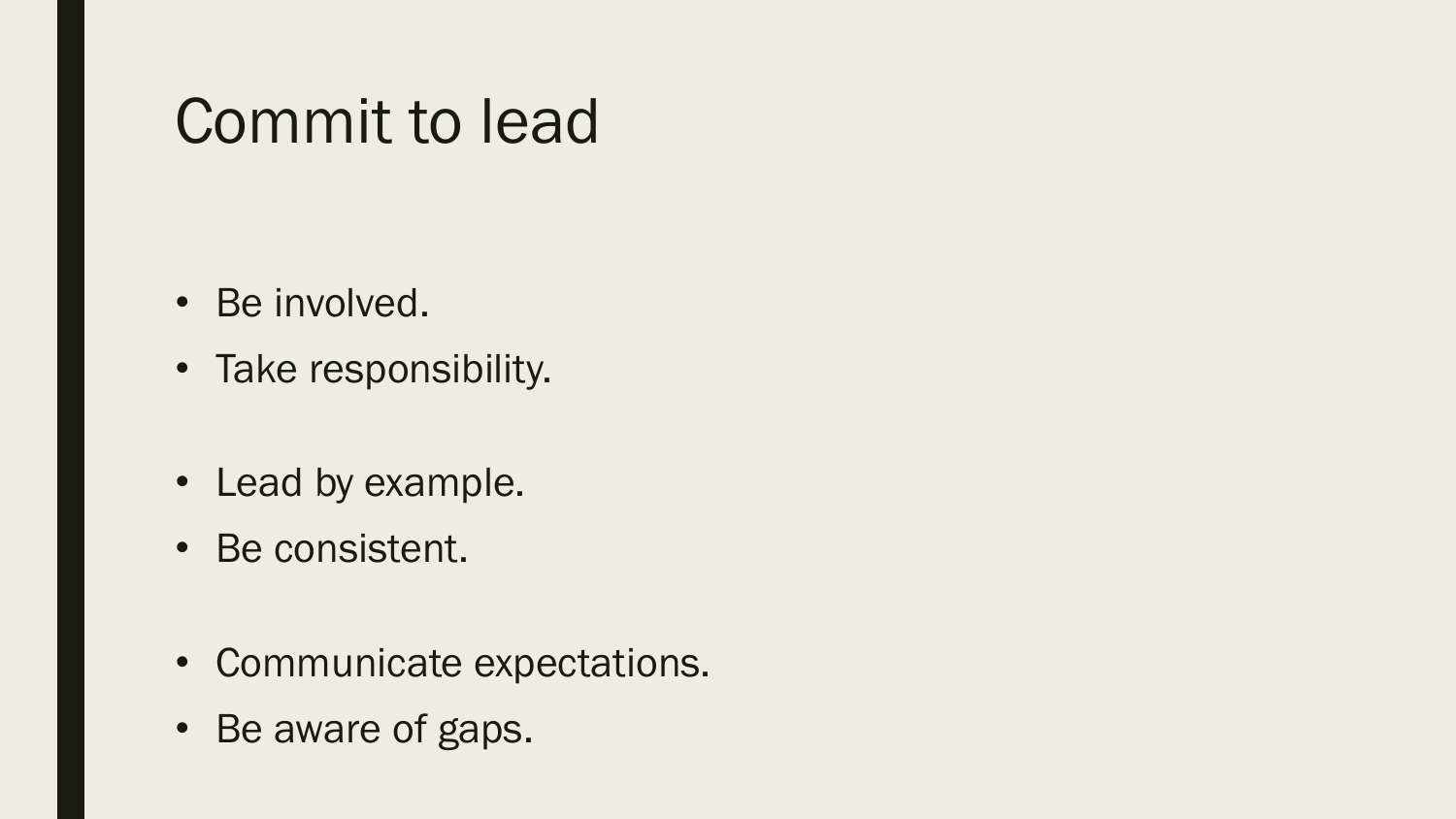#### Ready resources

- cpwr.org
- osha.gov
- assp.org
- <https://nimonik.com/2018/01/faqs-on-iso-45001/>
- *Advanced Safety Management Focusing on Z10 and Serious Injury Prevention*, second edition (2014) by Fred A. Manuele (available through ASSP.org or amazon.com) (third edition coming…May 2020)
- *Fred Manuele on Safety Management* (2018) by Fred A. Manuele (ASSP.org)